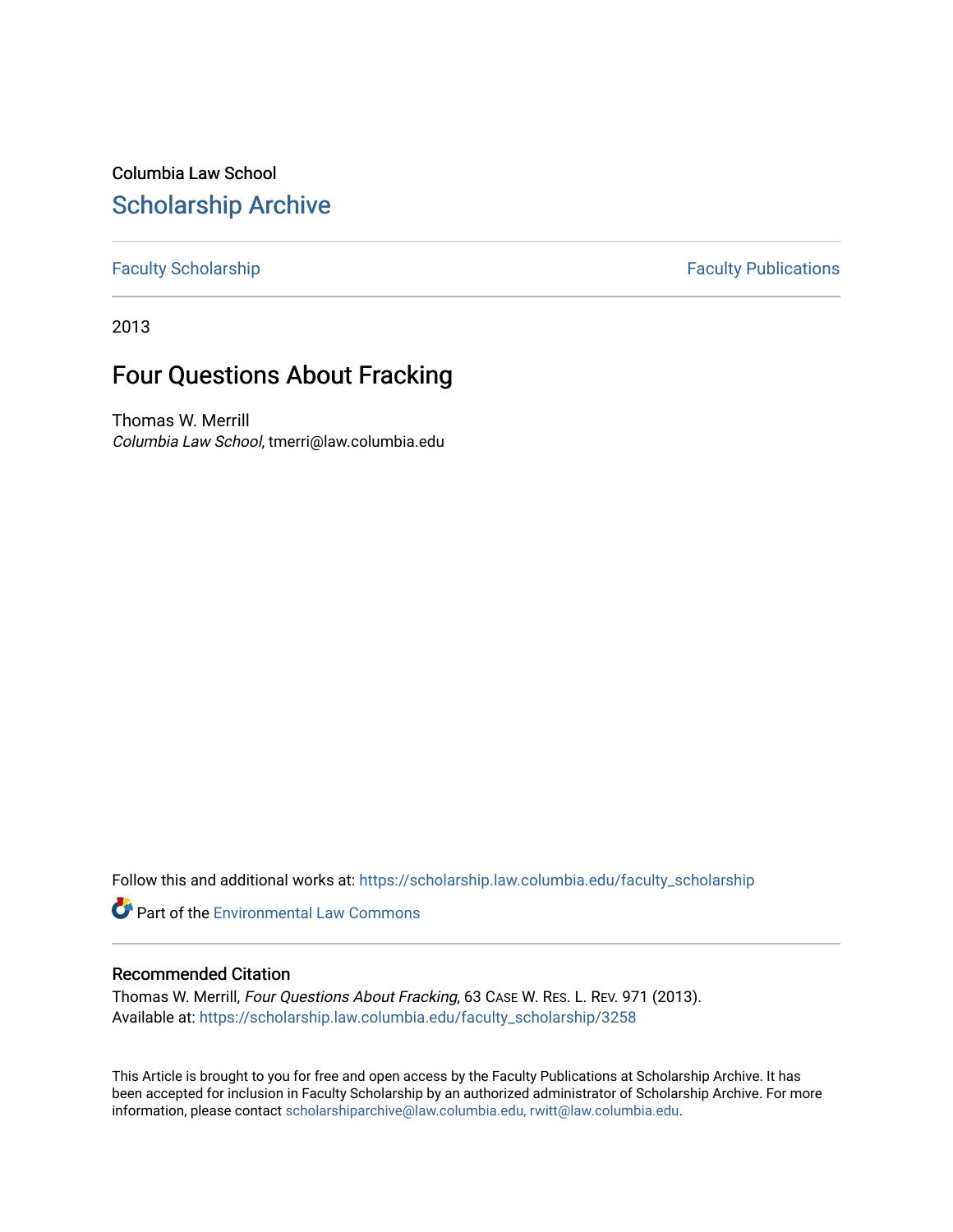# FOUR QUESTIONS ABOUT FRACKING

*Thomas W. Merrill* †

### CONTENTS

|  | I. WHY DID THE FRACKING REVOLUTION HAPPEN HERE? 976 |  |
|--|-----------------------------------------------------|--|
|  |                                                     |  |
|  | III. HOW SHOULD WE ADDRESS NOVEL FRACKING RISKS?985 |  |
|  |                                                     |  |

#### **INTRODUCTION**

It is difficult to think of a more timely or important topic than horizontal hydraulic fracturing and its impact on the environment. It is especially useful to have an exchange of views on this subject now, before the statutes, regulations, and court decisions start to roll in. Law professors—I cannot speak for anyone else—have a strong proclivity for backward-looking analysis, dissecting what should have been done after the basic direction of the law is set and the courts have spoken. It is much more useful to weigh the pros and cons of different approaches at an early stage in the evolution of an issue, although admittedly, it is also more risky. So I congratulate the *Law Review* on organizing today's conference.

Before I begin, it is appropriate to say a few words by way of background about horizontal hyrdrofracturing, or "fracking" for short. This will be familiar to many of you, but there may be others in the audience who are relatively unversed in the subject, and some context may help in following the debates on the various panels to come.

What exactly is fracking and why is it different from ordinary oil and gas field production? I am not a petroleum engineer. But let me offer my understanding, expressed in lay terms, for what it is worth.

Traditional production of oil and gas involves drilling a vertical pipe from the surface to an oil or gas reservoir in the ground.<sup>1</sup> Because of the weight of the rock and soil above it, the oil or gas is under great pressure. Once the pipe penetrates the reservoir, that pressure causes the oil and gas to rise through the pipe to the surface, where it can be gathered for commercial use. Reservoir is a bit of a misnomer here.

<sup>†</sup> Charles Evans Hughes Professor, Columbia Law School. Many thanks to Dan Boyle for outstanding research assistance. This paper was presented as the keynote address at the Case Western Reserve Law Review Symposium, The Law and Policy of Hydraulic Fracturing, November 16, 2012.

<sup>1.</sup> *See Energy in Brief: What Is Shale Gas and Why Is It Important?*, U.S. Energy Info. Admin., http://www.eia.gov/energy\_in\_brief/article/ about shale gas.cfm (last updated Dec. 5, 2012).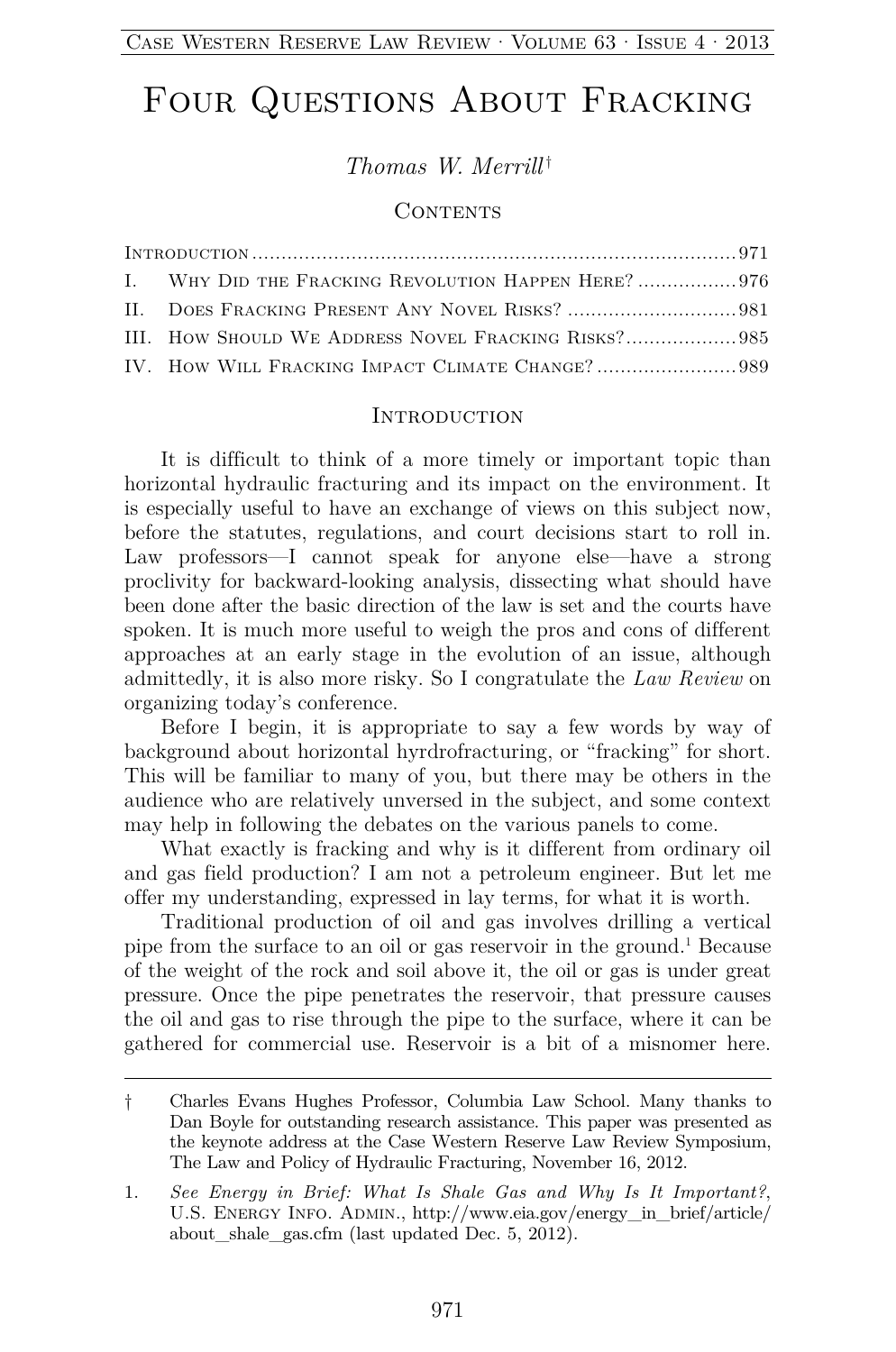Sometimes there is literally a pool of oil or gas trapped in a hollow space between sedimentary layers of rock in the ground. But often conventional oil and gas deposits are embedded in permeable rock. In order to extract it, however, the rock must be sufficiently permeable that oil and gas will flow through it, into the pipe and up to the surface, once the deposit is penetrated by the pipe.

Petroleum engineers have long known that there is a great deal of oil and gas in the ground that is trapped in rock that is not permeable, and hence cannot be extracted by simple drilling of a vertical pipe.<sup>2</sup> In the parlance of the industry, the fissures that contain the valuable material are too "tight" to flow. These engineers have long sought a way to open up these fissures to let the trapped oil and gas flow out.

One technology for doing this, known as hydraulic fracturing, has been around for about sixty years and is now routinely used to enhance the production from conventional oil and gas wells.<sup>3</sup> Hydraulic fracturing involves pumping a fluid, sometimes called "slick water," down into the well under great pressure. The fluid is mostly water mixed with some proppant like sand or small ceramic balls plus a small amount of lubricating chemicals.4 The pressure from the water fractures the rock, and the sand props the fractures open. The fracturing fluid, or most of it at any rate, is then pumped out, and if all goes well the oil or gas flows out behind it.

The recent innovation, which is responsible for all the stir, consists of combining hydraulic fracturing with a relatively new technology, horizontal drilling. This consists, as the name suggests, of drilling down vertically and then, at some point, turning the drill bit and moving horizontally through a seam of rock.<sup>5</sup> Much of the oil and gas in the ground that is trapped in nonpermeable rock is found in relatively thin seams of coal or shale. A couple dozen years ago, a number of independent gas producers started fiddling around with the idea that you could combine horizontal drilling with hydraulic fracturing, and this might be a way to extract gas from these thin seams of coal or shale. They would drill down to the seam, turn the pipe horizontally and thread it through the seam, and then inject the

<sup>2.</sup> *See* Vikram Rao, Shale Gas: The Promise and the Peril 7 (2012).

<sup>3.</sup> Hannah Wiseman, *Untested Waters: The Rise of Hydraulic Fracturing in Oil and Gas Production and the Need to Revisit Regulation*, 20 FORDHAM ENVTL. L. REV. 115, 122-23 (2009).

<sup>4.</sup> Heather Cooley & Christina Donnelly, Pac. Inst., Hydraulic Fracturing and Water Resources: Separating the Frack from THE FICTION  $21$  (2012) (detailing the variations in the composition of fracking fluids to compensate for the specifics of local geology and individual wells).

<sup>5.</sup> *See* Leonardo Maugeri, Oil: The Next Revolution 42–44 (2012).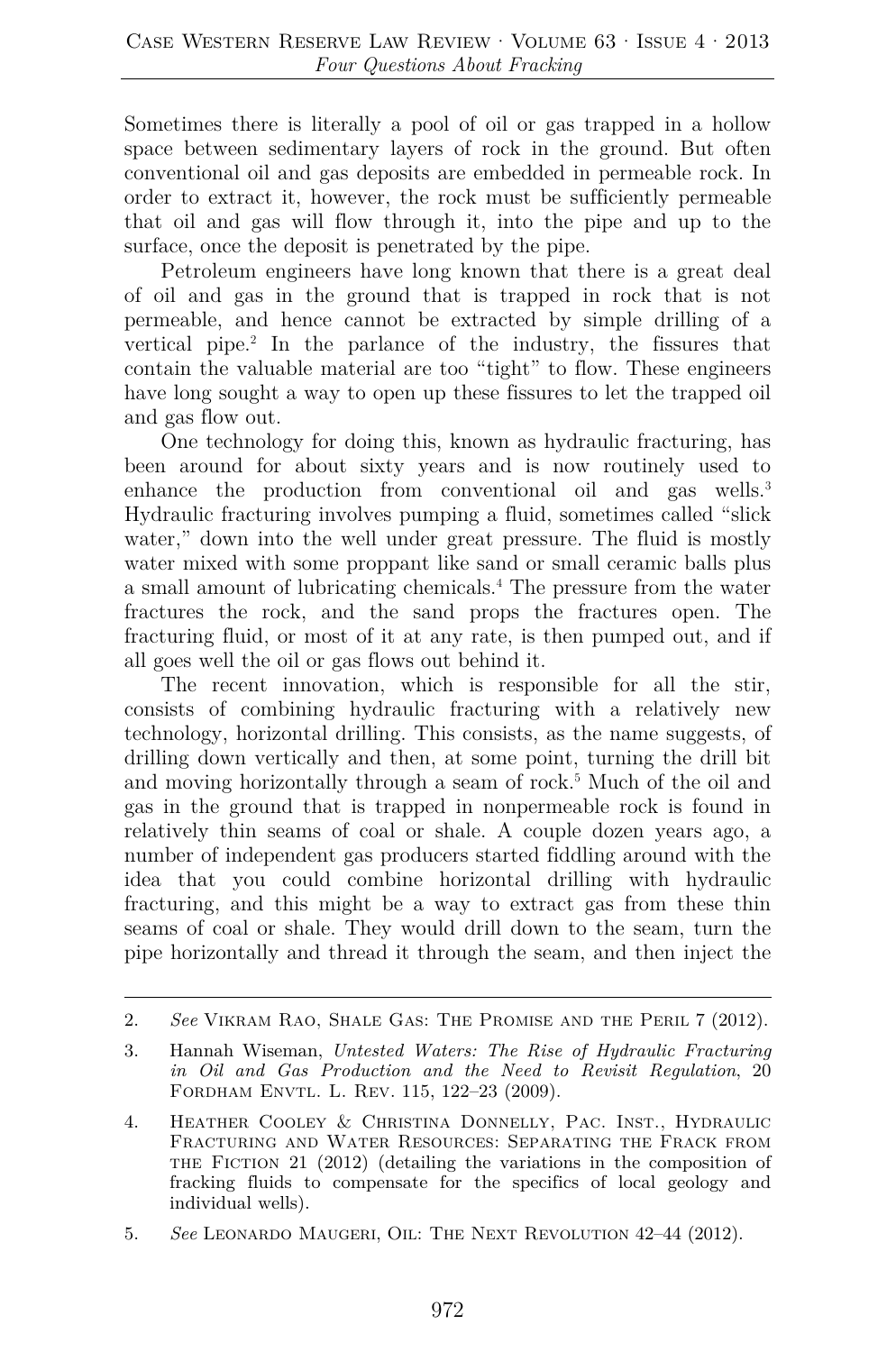seam with fracturing fluid. After a long period of trial and error, an independent gas producer named George Mitchell, working in the Barnett Shale field near Fort Worth, Texas, figured out the right combination of horizontal drilling, pressure, and proppants to get the gas flowing out of shale.6 Mitchell's breakthrough came in 1998. His success was observed by other producers, and they quickly emulated his methods.

What was the impact of Mr. Mitchell's successful innovation? It now appears that it means nothing less than an enormous expansion of the reserves of oil and gas in the United States. No one knows for sure by how much.<sup>7</sup> To some extent it depends on prices going forward. It could mean a doubling of reserves; it could mean more.

The impact of this sudden surge in reserves is somewhat different for gas and oil.<sup>8</sup> Gas is transported primarily by pipeline, which means the relevant market is regional or national. Gas, if you will, is a closed market. An expansion of U.S. reserves of gas means a reduction in the price of gas nationally.

Oil is bought and sold on a world market, so the impact is different. A surge in oil reserves in the United States will yield some stabilization of the price of oil in the United States, but not very much. An expansion of reserves basically means more wealth for the United States and less for the countries from which we currently import oil.

For both commodities, the sudden expansion of reserves means more jobs in the oil and gas extraction industries. Exactly how many more jobs is guesswork. President Obama, in his 2012 State of the Union address, said 600,000 additional jobs.<sup>9</sup> That is a big deal in a soft employment economy. The unemployment rate in North Dakota, where oil production using fracking technology is booming, is 3.7 percent, less than half the national average.10 Workers on oil rigs in North Dakota can make \$70,000 in five months.<sup>11</sup> Supervisors earn

- 8. Ernest J. Moniz, Henry J. Jacoby & Anthony J.M. Megs, MIT STUDY ON THE FUTURE OF NATURAL GAS 7 (2011).
- 9. President Barack H. Obama, State of the Union Address (Jan. 25, 2012).
- 10. Eric Konigsberg, *Kuwait on the Prairie,* New Yorker, Apr. 25, 2011, at 43.
- 11. *Id.* at 50.

<sup>6.</sup> Daniel Yergin, The Quest 325–32 (2011).

<sup>7.</sup> The exact amount of unconventional oil reserves remain uncertain, but recent estimates suggest the United States and Canada have a combined 1,301.7 billion barrels in total technically recoverable unconventional oil, that is, oil that may or may not be economically recoverable at present. In comparison, the proved reserves (oil that can be economically recovered at current prices) for the entire world is assessed at 1,354.2 billion barrels. AMY MEYERS JAFFE ET AL., THE STATUS OF WORLD Oil Reserves: Conventional and Unconventional Resources in THE FUTURE SUPPLY MIX 17-19 (Oct. 2011).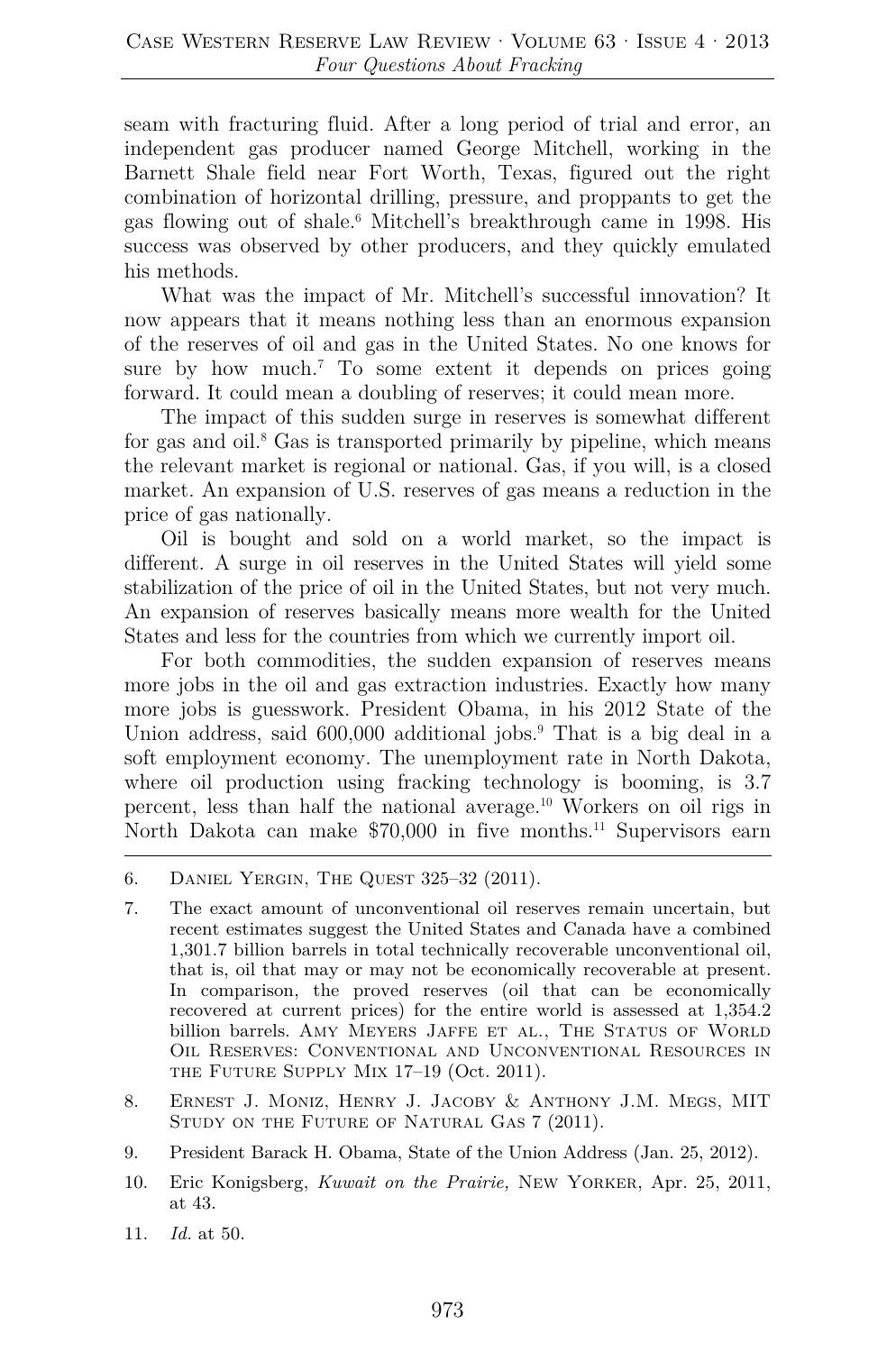\$320,000 a year. Landowners in North Dakota who are lucky enough to own two square miles of land in the Bakken shale area get \$1 million up front and \$500,000 a year in royalties, estimated to last two decades.<sup>12</sup>

For gas there are other dramatic effects, because the closed market means a fall in natural gas prices.<sup>13</sup> This has lots of benefits. Home heating bills go down. Electric bills are either stable or go down. Chemical and fertilizer plants that consume lots of natural gas or gas byproducts begin to move back to the United States. Some heavy industry may move back or stay because of lower energy costs.

Other impacts of falling gas prices are of more ambiguous import. I suspect that the fracking revolution probably means the end of the nuclear power industry in the United States.<sup>14</sup> Nuclear power cannot compete against cheap gas as a source of combustion for power generation. The fracking revolution also has the coal industry on the ropes. The coal producers like to blame the Obama Administration for launching a "war on coal," but a bigger problem is that under longstanding environmental regulations coal is less attractive as a source of power generation than cheap gas. Perhaps more problematically, lots of cheap gas also means the solar power industry and the wind power industry will need continuing government subsidies if they are to stay afloat.<sup>15</sup> If budgetary stringencies mean those subsidies are curtailed, they too could be done in by cheap gas.

On the oil front, the surge in domestic reserves will have less impact, because the price of oil is fixed by supply and demand in the world market, and the price will likely remain relatively high due to rising demand in Asia and the developing world. But there will still be big effects. U.S. imports of oil are way down, from 60 percent of total oil consumption to about 40 percent. The recession and improvements in fuel efficiency are partly responsible.16 But the surge in domestic

- 15. *See* Henry D. Jacoby et al., *The Influence of Shale Gas on U.S. Energy and Environmental Policy*, 1 ECON. ENERGY & ENVTL. POL'Y 37, 49 (2012).
- 16. In addition to surging domestic production, U.S. energy consumption is holding flat or declining annually, magnifying the impact of decreased imports. *Short Term Energy Outlook*, U.S. Energy Info. Admin., http://www.eia.gov/forecasts/steo/report/us\_oil.cfm (last visited May 15, 2013).

<sup>12.</sup> *Id.* at 51.

<sup>13.</sup> *Natural Gas: An Unconventional Bonanza*, Economist (Special Report), July 14, 2012, at 1, 5–7.

<sup>14.</sup> *See* Brad Plumer, *Another Casualty of the Shale Gas Boom: Nuclear*  Power, WASH. POST (Feb. 21, 2013), http://www.washingtonpost.com/ blogs/wonkblog/wp/2013/02/21/another-casualty-of-the-shale-gas-boomnuclear-power; David Biello, *Is Nuclear Power Doomed to Dwindle?*, Sci. Am. (Feb. 5, 2013), http://blogs.scientificamerican.com/observations/2013/ 02/05/is-nuclear-power-doomed-to-dwindle.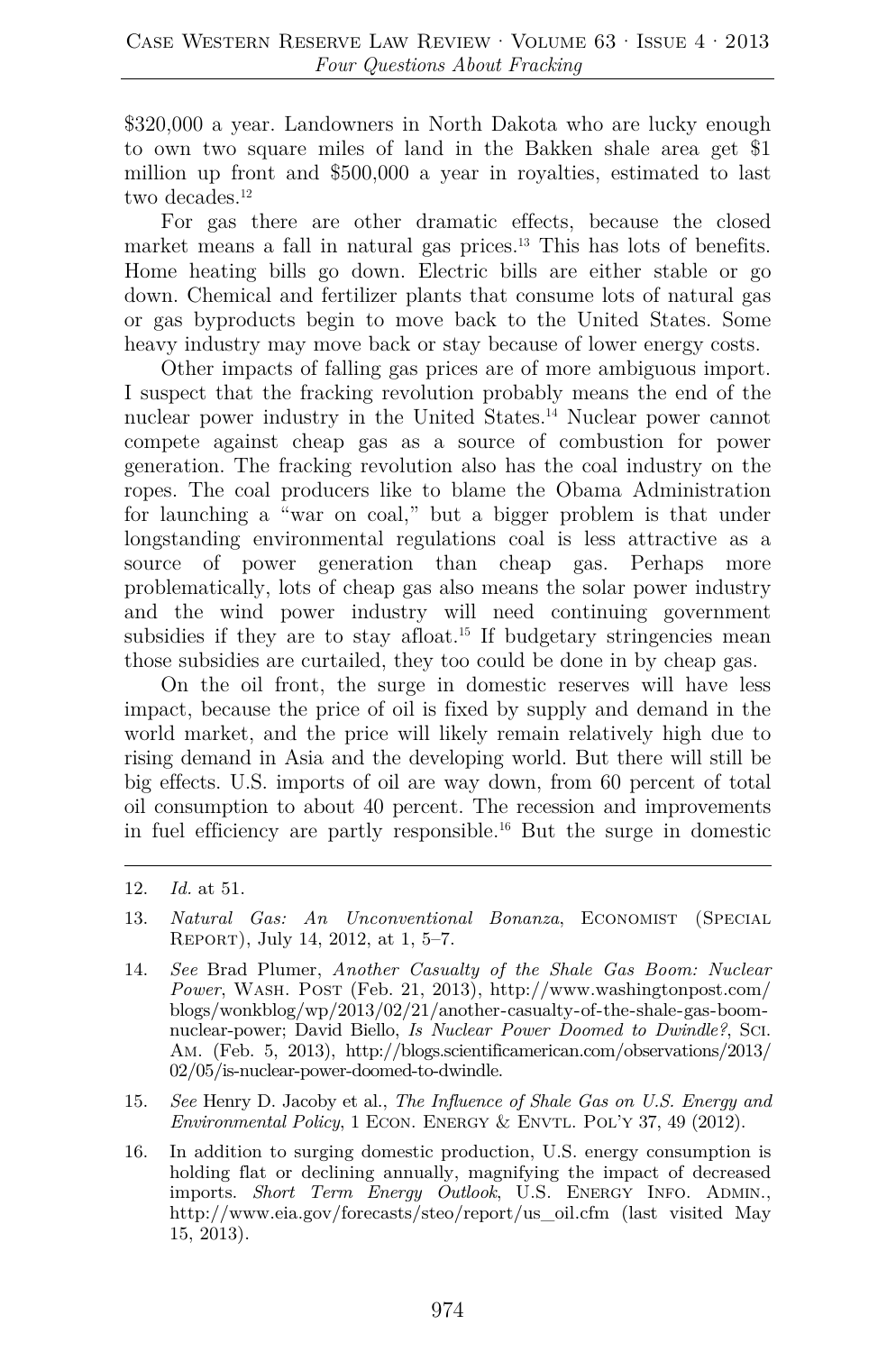production, especially from North Dakota, is perhaps the biggest factor. North Dakota, almost overnight, now produces more oil than Alaska and is second only to Texas among U.S. states, all due to fracking technology.17 The impact on the balance of payments is enormous—roughly \$100 billion a year is now going to those lucky workers and landowners in North Dakota rather than to Saudi princes. The International Energy Agency in Paris estimates the U.S. will be the largest producer of oil in the world by 2020, surpassing Saudi Arabia.18 Energy independence, which every President since Nixon has claimed to be a top national priority, suddenly is beginning to look like less of a pipe dream.

So that is a capsule summary of fracking and why it is a very big deal; a "game changer" to use the current cliché. To say that this has come as a surprise to energy experts, politicians, and economists would be an understatement. No one saw this coming.

As a startling and unforeseen development, the fracking revolution presents a number of interesting questions. I will address four. These are not the only significant questions presented by this surprise. But they are ones that resonate particularly with me, a property and environmental law teacher. Here, in brief summary, are the four questions.

First, why did fracking technology, perhaps the most important innovation in energy technology in a generation, emerge in the United States rather than somewhere else? Answering this question may provide some clues about the conditions that promote innovation in developing new sources of energy more generally.

Second, are there any novel environmental risks presented by fracking? Fracking undoubtedly poses environmental risks, but we need to ascertain whether they are the kinds of risks that can be addressed by ratcheting up existing regulatory regimes, or if something entirely new is needed.

Third, if there are novel risks, what is the best regulatory strategy for addressing those risks?

Fourth and finally, what should a concerned citizen anxious about the prospect of global warming think about fracking? Is fracking something to be opposed in order to promote a transition to alternative energy, or is it something to be embraced as a bridge to a greener future?

<sup>17.</sup> Current North Dakota production is over 720,000 barrels per day, behind only Texas, at approximately two million barrels per day. *U.S. Monthly Crude Oil Production Reaches Highest Level Since 1998*, U.S. Energy Info. Admin. (Dec. 4, 2012), http://www.eia.gov/todayin energy/detail.cfm?id=9030; *see also* Russell Gold, *Oil and Gas Bubble Up All Over*, WALL ST. J., Jan 3, 2012, at A7.

<sup>18.</sup> Int'l Energy Agency, World Energy Outlook 2012, at 23 (2012).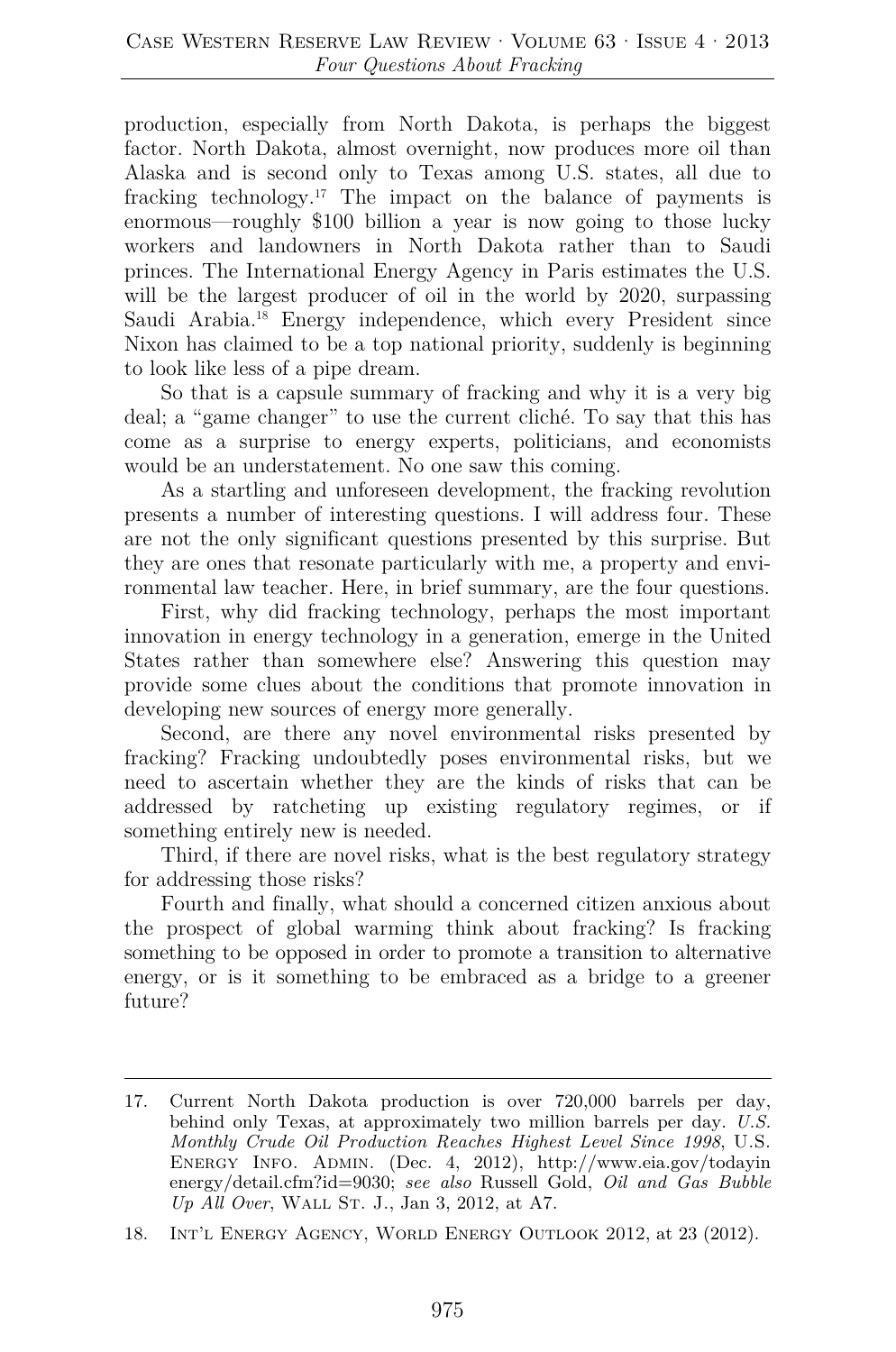## I. Why Did the Fracking Revolution Happen Here?

On to the first question: why did the fracking revolution happen in the United States rather than somewhere else?

Let us start with the role of the federal government. One possible explanation can be easily eliminated. Current fracking technology was not developed by the federal government. Over the years, the U.S. Department of Energy has channeled billions of dollars in grants to promote new sources of energy, ranging from nuclear fusion, to synthetic fuels, to photovoltaic cells, to battery technology, to hydrogen cars. Yet comparatively little in the way of research dollars has been devoted to the development of new oil and gas extraction techniques.19 The United States devotes more public money to energy research than any other country, but fracking did not emerge out of an Energy Department laboratory.

This does not mean the federal role was irrelevant. Although little grant money went to developing fracking technology, the federal government provided a valuable subsidy, in the form of a tax break.<sup>20</sup> Tucked away in a 1980 tax bill designed primarily to impose a windfall profits tax on oil and gas producers was a provision, known as section 29,21 that provided a special federal tax credit for drilling for so-called unconventional natural gas. This special credit no doubt helped keep several competing gas producers going in the 1990s in their quest for technology to extract gas from the Barnett Shale in Texas. So the federal government did not invent fracking, but perhaps it kept the technology from dying before its time. Note, however, that the government support did not take the form of the government picking winners and losers. Rather, the primary form of support was a general

- 20. Federal spending related to fracking research equaled roughly \$137 million over three decades, primarily in the 1970s—well before the major successes of recent years. But tax breaks supporting fracking pioneers were substantial, totaling over \$10 billion from 1980 to the present. Kevin Begos, *Early On, Fracking Got Injection of Federal Funding, Tax Breaks*, Wash. Times, Sep. 23, 2012, http://www.washingtontimes. com/news/2012/sep/23/early-on-fracking-got-injection-of-federal-funding.
- 21. Crude Oil Windfall Profit Tax Act of 1980, Pub. L. No. 96-223, § 231(a), 94 Stat. 229, 268 (formerly codified at I.R.C. § 29; now codified as amended at I.R.C. § 45k (2006)). *See generally* Mark A. Muntean, *Rebirth of a Tax Credit: An Overview of Code Section 29*, 27 S. Tex. L. Rev. 235 (1986).

<sup>19.</sup> From 1978 to 2010, approximately \$3 billion in Department of Energy Research and Development expenditures were focused on oil and gas. In this same period, the Department of Energy devoted approximately \$26 billion to coal, \$45 billion to nuclear, and, more recently, \$20 billion to renewable energy generation. *See* U.S. ENERGY INFO. ADMIN., DIRECT Federal Financial Interventions and Subsidies in Energy in Fiscal Year 2010, at 34 (2011).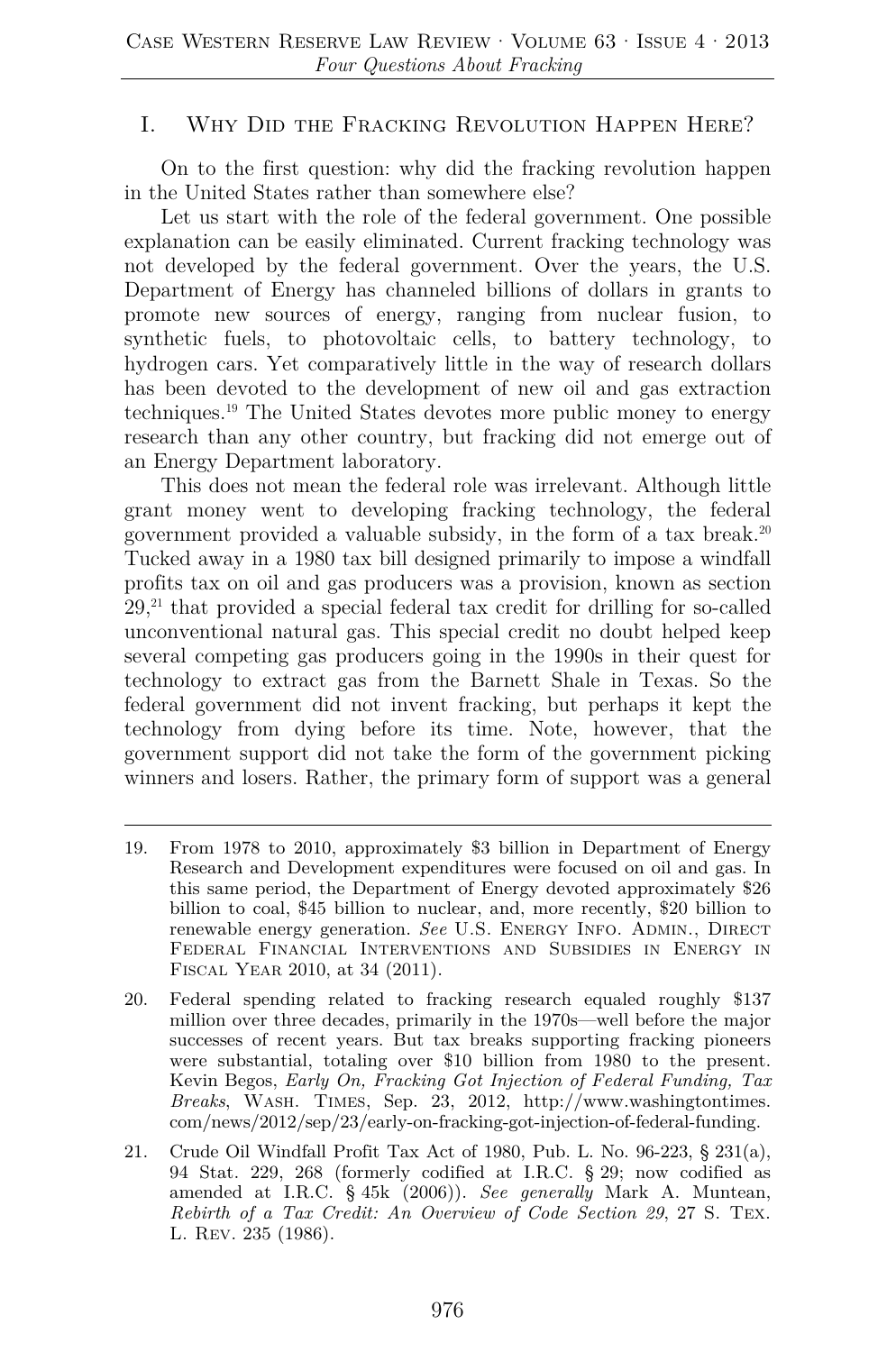tax credit, broadly available to anyone who could claim to be drilling for unconventional gas. In effect, the decision to take the subsidy was made unilaterally by individual producers, each of whom could choose, based on its own calculus, whether to take up the subsidy or leave it on the table.

What about industry structure? Another possibility that can be eliminated is that the innovation came from the research department of one of the major oil companies that continually advertise their commitment to energy innovation on TV. It is true that many of the majors are American, and that these companies invest huge sums of money searching for new sources of energy and new ways of extracting it. But the critical breakthrough in the development of fracking technology was not developed by a major. It was achieved in the late 1990s through a trial-and-error process doggedly pursued by George Mitchell's energy company, an independent gas producer.<sup>22</sup> Mitchell's company was not exactly a pipsqueak in the energy world; it sold for \$3.5 billion to another independent firm once the potential value of fracking in the Barnett Shale area became apparent.<sup>23</sup> But Mitchell had nothing comparable to the resources or the engineering talent of the major oil companies.

I would emphasize several other factors about oil and gas production in the United States which I think were indirectly responsible for the fracking revolution. One is that mineral rights in the United States are predominantly privately owned. The United States follows the so-called *ad coelum* rule, by which the owner of land is deemed to own the air rights above the land and the subsurface rights below the land.<sup>24</sup> Ownership of the subsurface rights includes the right to extract "fugacious" minerals found by drilling down into the subsurface column below the land, including oil, gas, and groundwater. This is why, in the *Beverly Hillbillies*, the discovery of oil under the Clampett farm leads to the family moving to Beverly Hills. The United States is something of an outlier in this regard. Most other countries follow the rule that subsurface minerals belong to the state, and so permission from the government is required to engage in subsurface mineral development.

Why might private ownership of subsurface mineral rights translate into greater innovation in drilling technology? You might be thinking—"greed." But I am not sure the governments that control

<sup>22.</sup> *See* Yergin, *supra* note 6, at 325–28.

<sup>23.</sup> Jesse Bogan, *The Father of Shale Gas*, FORBES (Jul. 16, 2009), http://www.forbes.com/2009/07/16/george-mitchell-gas-business-energyshale.html.

<sup>24. 63</sup>c Am. Jur. 2d *Property* § 12 (2009); *see also* Thomas W. Merrill, *Trespass, Nuisance, and the Costs of Determining Property Rights*, 14 J. Legal Stud. 13, 16, 26–36 (1985); Peter M. Gerhart & Robert D. Cheren, *Recognizing the Shared Ownership of Subsurface Resource Pools*, 63 Case W. Res. L. Rev. 1041, 1045–46, 1048–50 (2013).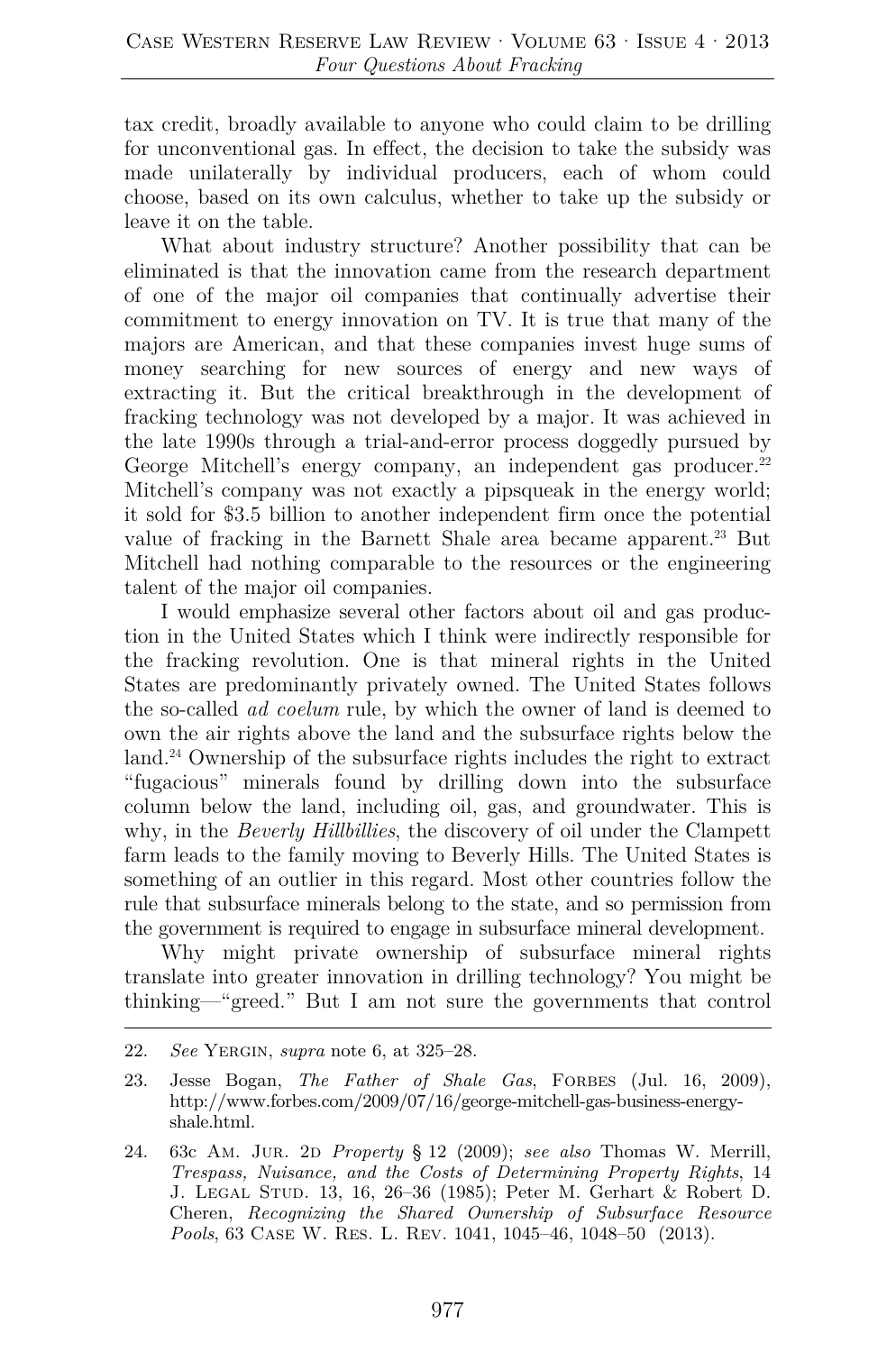mineral rights development in other parts of the world are necessarily more public spirited than the landowners who agree to enter into leases of their mineral rights to oil and gas production companies. I would emphasize something else—decentralization of control. In a country like the United States that follows the *ad coelum* rule, ownership and hence control over subsurface minerals is fragmented among tens of thousands of separate owners. A production company that wants to experiment with an innovative technology can always find an owner sufficiently willing to take risks—or if you are more cynical, sufficiently ignorant of the risks—to convey the required rights. When mineral rights are owned by the government, access is necessarily controlled by a centralized bureaucracy. Bureaucracies tend to be slow and cautious. Promoting innovative extraction technologies that could easily end up a bust is difficult to explain to the boss.

A very rough and admittedly inconclusive empirical confirmation of this point is provided by looking at a map of the United States where fracking activity is underway, and comparing it to a map showing areas of land and associated mineral rights that are controlled by the federal government. There is very little overlap. It could be, of course, that it just happens that there are few promising shale deposits under federal lands. But this is almost certainly not the explanation. Oil and gas producers have simply concluded that dealing with private owners is far easier than dealing with the bureaucracy in the Department of the Interior<sup>25</sup>—or waiting for the lawsuits to be resolved if and when the Department agrees to start leasing.<sup>26</sup>

Another factor that helps explain the fracking revolution is that regulation of oil and gas production in the United States is largely a matter of state rather than federal law. The explanation for this is historical. Oil and gas production developed well before the 1970s, when federal environmental law came on the scene.<sup>27</sup> Oil and gas

<sup>25.</sup> Rules for fracking on federal land have been repeatedly delayed, largely due to political pressures. While the Department of the Interior floated proposed rules for fracking on federal lands in May 2012, extensive public comments ensured there would be no final rules published before the 2012 presidential election. Ben Geman, *Interior Delays 'Fracking' Rules*, The Hill (Dec. 11, 2012, 5:16 PM), http://thehill.com/blogs/e2 wire/e2-wire/272307-interior-pushes-back-fracking-rule-timeline.

<sup>26.</sup> A harbinger of the future here may be *Center for Biological Diversity v. Bureau of Land Management*, No. C 11-06174 PSG, 2013 WL 1405938 (N.D. Cal. Mar. 31, 2013), in which a magistrate judge has held that the Interior Department cannot enter into leases that contemplate the use of fracking on federal lands until a full-blown Environmental Impact Statement is prepared that takes a "hard look" at the environmental risks associated with this technology. *Id.* at \*6.

<sup>27.</sup> This dramatic expansion of the federal role in environmental protection largely began with the National Environmental Policy Act of 1969, declaring "a national policy which will encourage productive and enjoya-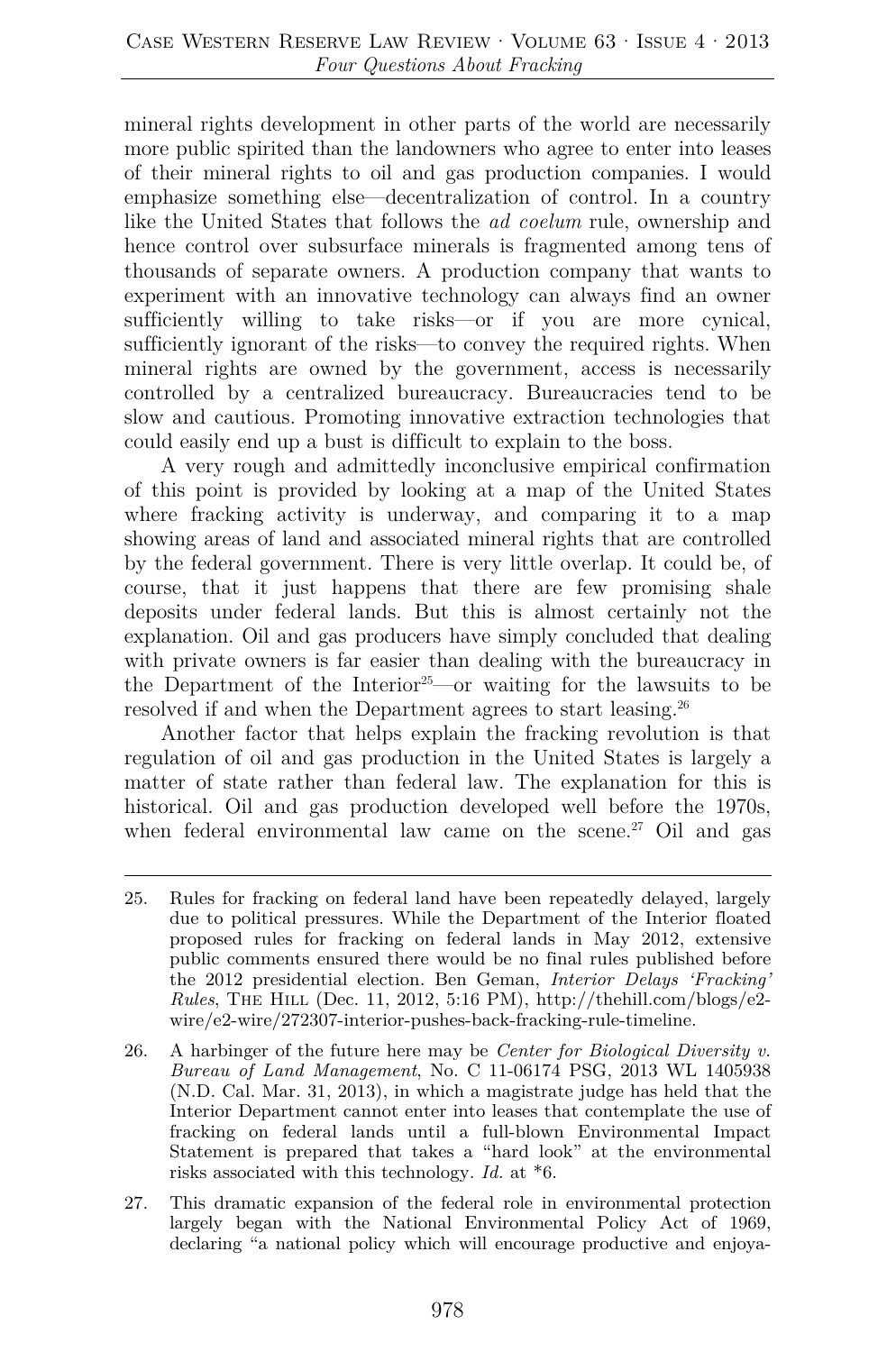regulation was traditionally a state matter, and was primarily oriented toward maximizing production, not controlling environmental harms.<sup>28</sup> Probably because regulatory structures were already in place at the state level when the environmental revolution got underway, federal environmental regulation has largely left this system of state regulation untouched.29

Why does state regulation help foster technological innovation? You may be thinking state regulation equals lax regulation. But not all federal regulation is strict, and not all state regulation lax. Again, the more apt significance of state regulation is that regulatory oversight of the oil and gas industry is decentralized. Different states have different approaches, meaning regulators in some states are more tolerant of experimental or innovative production technologies than regulators in others.30 Again, this differs from other nations, where regulation of the oil and gas industry tends to be much more centralized.

Why does decentralized regulation promote innovation? The theory that explains this might go as follows. All regulators tend to be risk averse.31 If things go well, they get no credit. If things go badly, they get blamed. But the degree of risk aversion of regulators falls along a spectrum. Some are more risk averse than others. Where regulation is decentralized, a new technology like fracking can find at least one or two states where it is allowed to get going. This sets in motion a natural experiment. If the results are good, and the risks do not seem too great, then risk-averse regulators in other states will give

ble harmony between man and his environment." 42 U.S.C. § 4321 (2006). *See generally* MICHAEL J. GRAETZ, THE END OF ENERGY 41-59 (2011).

- 30. *See* Christopher S. Kulander, 63 Case W. Res. L. Rev. 1101 (2013) (describing current regulatory regimes in major fracking states).
- 31. *See* William W. Buzbee, *Remembering Repose: Voluntary Contamination Cleanup Approvals, Incentives, and the Costs of Interminable Liability*, 80 Minn. L. Rev. 35, 91–93 (1995) (discussing risk avoidance in bureaucracy, using the example of the EPA).

<sup>28.</sup> Bruce M. Kramer, *Federal Legislative and Administrative Regulation of Hydraulic Fracturing Operations*, 44 Tex. Tech. L. Rev. 837, 838  $(2012)$  ("The decades of the 1930s and 1940s became ones where states responded to the lack of federal regulation with the enactment of state oil and gas conservation statutes that delegated to state agencies broadened powers to regulate the oil and gas industry.").

<sup>29.</sup> What federal regulation there is of the oil and gas industry tends to focus on specific incidents, such as oil spills, *see* 33 U.S.C. § 2712 (2006 & Supp. V. 2011), or on the types of activity that oil and gas companies happen to engage in, such as the transportation of chemicals. We do not see the form of cradle-to-grave regulations present for industries as in the Resource Conservation and Recovery Act. 42 U.S.C. § 6901–6992k (2006) (regulating the transportation, treatment, and disposal of hazardous wastes).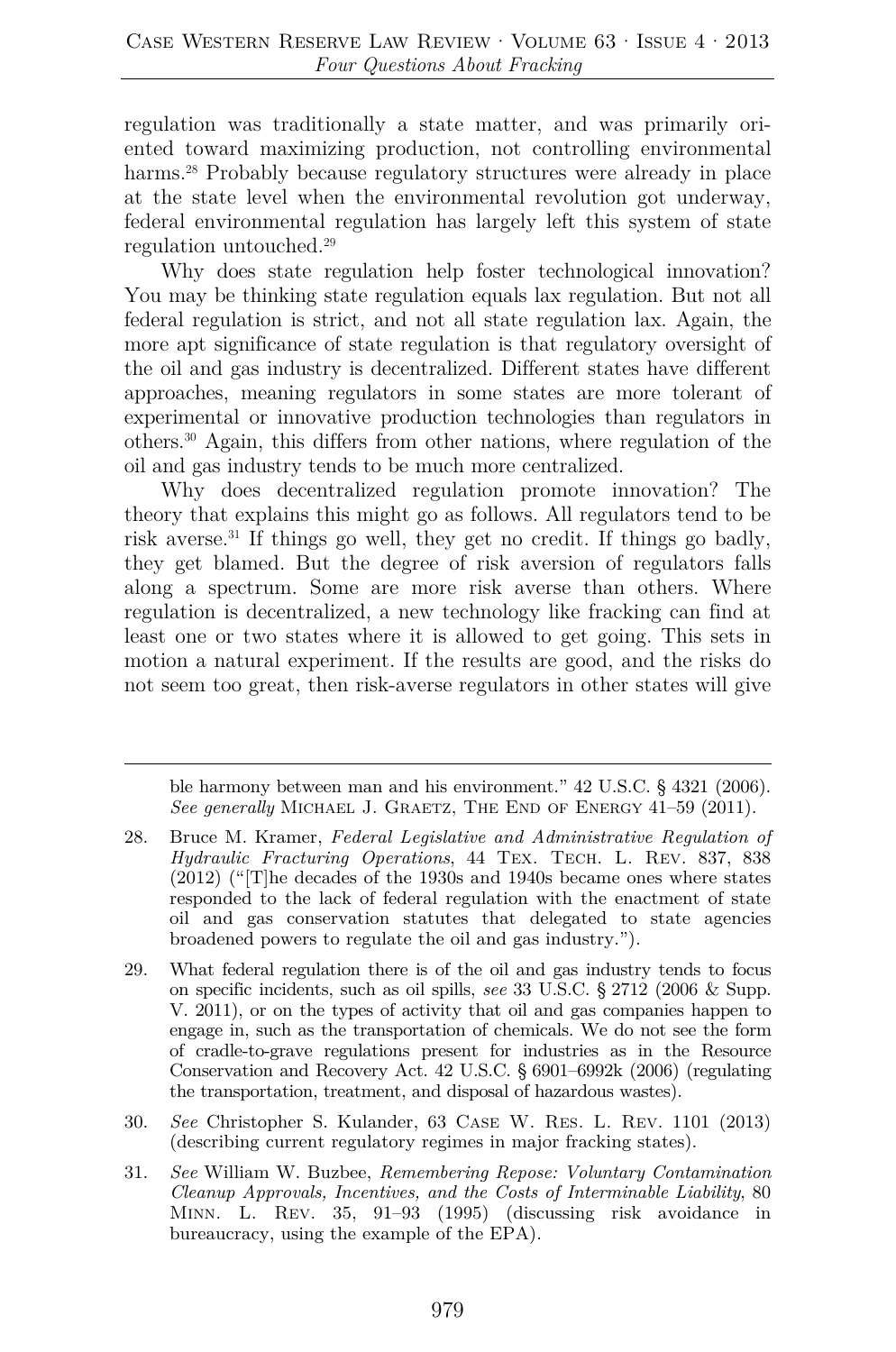it the green light to go ahead there, too.<sup>32</sup> If the results are not so good, or the risks seem too large, then the regulators in other states will throw up roadblocks to the new technology, and the experiment will wither away. In a more centralized regulatory environment, which tends to be the norm in other parts of the world, the experiment is less likely to get off the ground in the first place. This is because the median regulator is risk averse. And being the only regulatory game in town, the risk aversion of the median regulator is likely to translate into hostility to technological innovation.

The last structural feature of the United States I will mention is the highly developed infrastructure of pipelines, and the practice of treating pipelines like common carriers open to all.33 This allows small producers without their own pipelines or without significant economic or political clout to gain access to markets. Again, the situation in other parts of the world is very different, where pipelines are either owned by the government or are not regarded as common carriers accessible to all.34 One could say the United States has an open infrastructure in energy markets, at least on this dimension, and that this allows experimentation by small firms to flourish.

So if I had to sum up the factors that explain why the United States developed fracking technology before anyone else, I would say in one word: decentralization. Specifically, decentralization of control over resource development. One case study does not prove the general

- 32. Critics of state regulation often raise the specter of industry capture at local or state levels, yet nothing at this point suggests those risks are greater than they would be at the federal level. David B. Spence, *Federalism, Regulatory Lags, and the Political Economy of Energy Production*, 161 U. Pa. L. Rev. 431, 507 (2013) ("There is no evidence to suggest that the states' varying approaches to [fracking] questions reflect industry capture; an equally likely explanation is that each state is balancing the costs and benefits of development differently.").
- 33. Interstate oil pipelines have been classified as common carriers since 1906. Hepburn Act, Pub. L. No. 59-337, 34 Stat. 584 (1906) (amending the Interstate Commerce Act's common carrier provisions to apply to "the transportation of oil or other commodity, except water and except natural or artificial gas, by means of pipe lines"); *see also* Christopher J. Barr, *Unfinished Business, FERC's Evolving Standard for Capacity Rights on Oil Pipelines*, 32 Energy L.J. 563, 567–68 (discussing the history and statutory basis for oil pipelines' common carrier status under the Interstate Commerce Act). Interstate gas pipelines were excepted from the common carrier requirements of the Interstate Commerce Act, but beginning in the 1980s, a series of Federal Energy Regulatory Commission regulations provided gas producers with open access to pipelines. *See* 18 C.F.R. pt. 284 (2012).
- 34. *See, e.g.*, Dylan Cors, *Breaking the Bottleneck: The Future of Russia's Oil Pipelines*, 7 Duke J. Comp. & Int'l L. 597, 606 (1997) (comparing pipeline regulation in the United States with Russian and European legal regimes).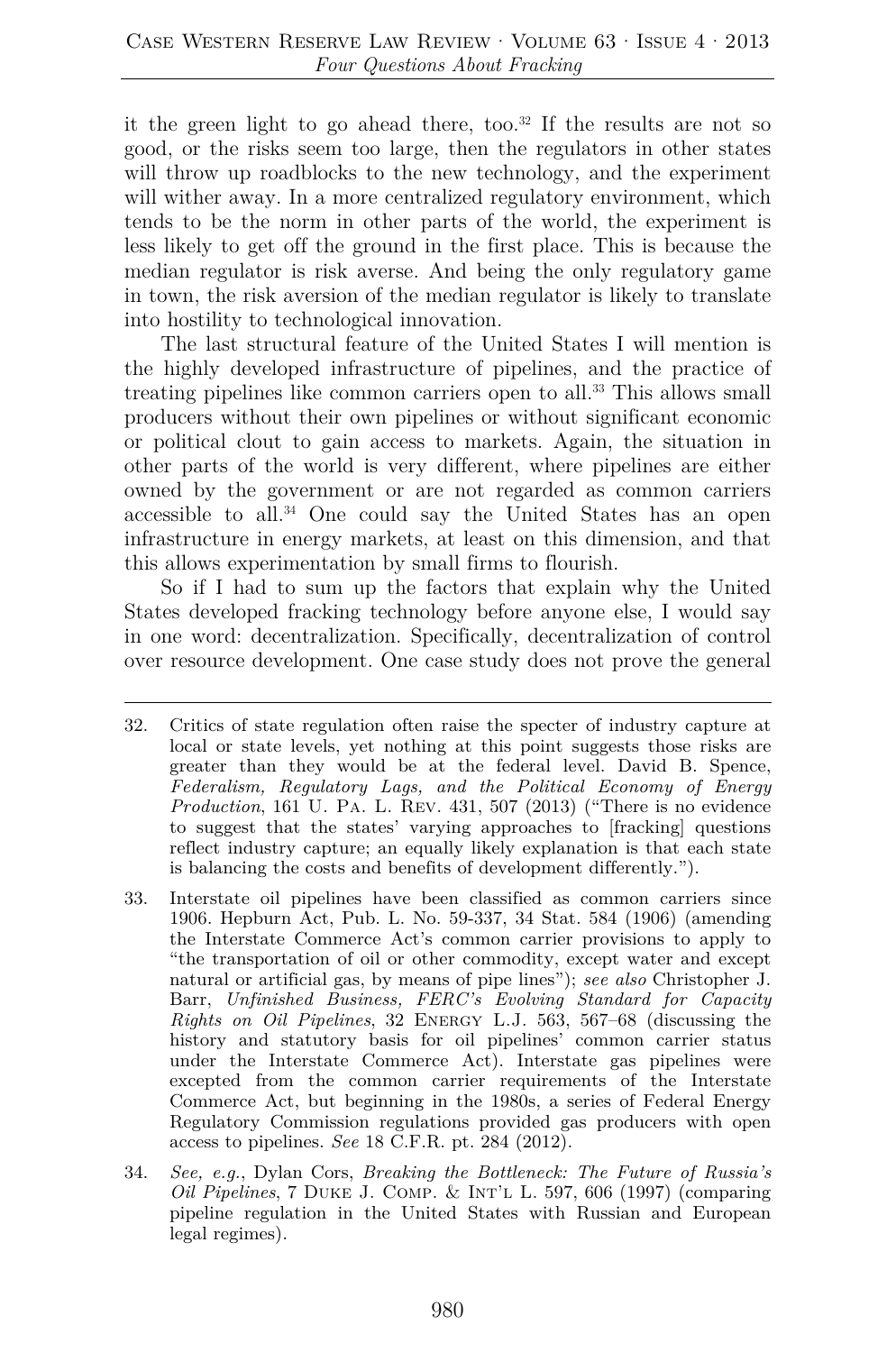point. But the fracking revolution is at least a cautionary tale for those who assume that overarching federal energy policy is the key to innovation in energy. It may be that private property rights, entrepreneurialism, local control, and the absence of federal bureaucracy make a better recipe for the development of "game changing" technological breakthroughs.

## II. Does Fracking Present Any Novel Risks?

The second question I will address is whether fracking presents any novel environmental problems that warrant a change in our existing systems of environmental regulation. Why the emphasis on novel risks? The following thought experiment may be useful. Imagine a discovery in the United States of new conventional sources of oil and gas equivalent in magnitude to the additional reserves of oil and gas brought on line by fracking. In other words, imagine we discover a huge new deposit of oil and gas in some backwater area of the country that somehow had been overlooked all these years. How, if at all, do the risks posed by fracking differ from the kinds of risks that would be associated with an upsurge in oil and gas production using conventional techniques? This question is important because it tells us whether we need new laws and regulations to deal with fracking. To the extent fracking-generated production is no different than a surge in conventional production, the solution is presumably to ratchet up the existing regulatory framework for oil and gas production to meet the challenges of the new surge in production. If, however, fracking is associated with new risks that have no parallel under conventional production, then we have to start thinking about developing a new regulatory framework to deal with these new risks.

The environmental bill of indictment against fracking is a long one. Among the members of some environmental advocacy groups, I suspect that the most telling charge is that fracking, by giving us cheap gas, will delay the process of converting to renewables, and hence will compromise efforts to reduce the risk of climate change.<sup>35</sup> This issue is sufficiently important that I will postpone it to question four. For many landowners who own property in the vicinity of prospective fracking operations, the most critical concern is that fracking will contaminate groundwater aquifers, thereby jeopardizing water supplies and property values.<sup>36</sup> Fracking fluid contains a small percentage of chemicals, some of which, like arsenic, are known toxics and others of which, like benzene, are known carcinogens. If these chemicals find their way into the groundwater, they could pose a health risk or at the very least would seriously impair property values.

<sup>35.</sup> *See* Jacoby et al., *supra* note 15.

<sup>36.</sup> *See* Wiseman, *supra* note 3, at 131–32.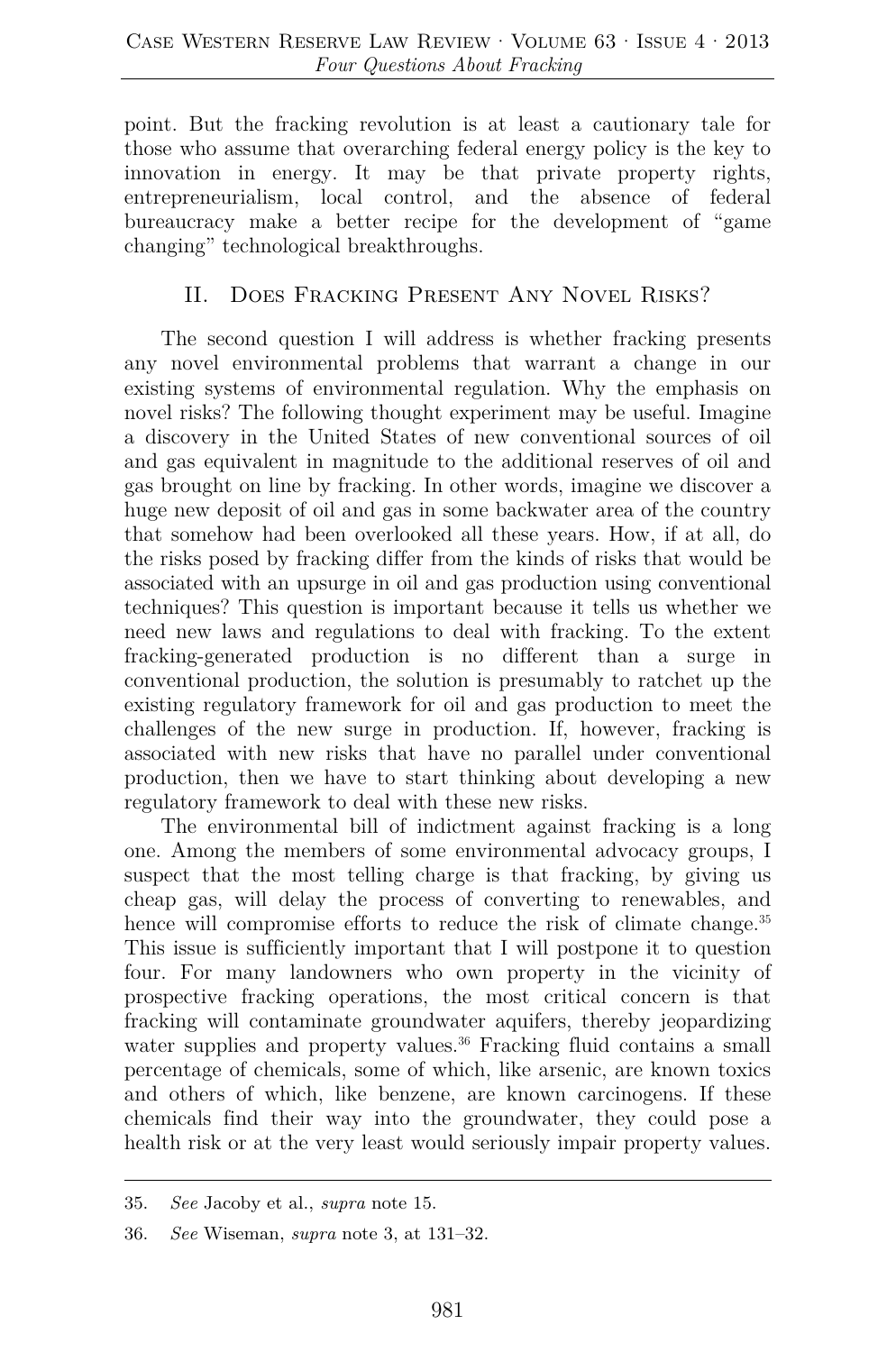Other charges are that fracking operations will damage local roads due to heavy truck traffic, cause air pollution due to releases from poorly controlled wells or containment ponds, place unsustainable demands on local water supplies, damage wildlife habitat by requiring the construction of new pipelines, and even cause earthquakes.37 The question is which if any of these risks requires the development of new regulatory systems.

Virtually all of these risks are matters of real concern. But many are the kinds of externalities that would be generated by an upsurge in conventional oil and gas production. Here I would include truck traffic, air pollution, and habitat destruction from pipelines. There is no reason to believe these problems cannot be addressed by adapting existing forms of regulation to meet the new challenges. Surges in truck traffic can be met by new limits on the weight or type of vehicles or by user fees on those that use heavy trucks on back country roads. Air pollution can be addressed by new types of stationary source controls on gas and oil wells—something that the EPA is already moving toward doing.<sup>38</sup> Habitat destruction can be controlled by applying local land use controls and the Endangered Species Act.<sup>39</sup>

Among the risks that are unique to fracking include its voracious consumption of water. But the demand for water used in fracking appears to be manageable in areas like Pennsylvania and Ohio where surface water, which is renewable, is used.<sup>40</sup> In areas like West Texas where groundwater must be tapped, existing permitting schemes can be used to allocate scarce local water supplies. Ideally, increased recycling of fracking fluid will reduce the demand on water supplies nearly everywhere.<sup>41</sup> Earthquake risks fall in the category of "more"

- 38. In 2012, the EPA issued regulations aimed at curbing emissions from oil and gas production sites, specifically targeting fracking operations. *See* Oil and Natural Gas Sector: New Source Performance Standards and National Emission Standards for Hazardous Air Pollutants Reviews, 77 Fed. Reg. 49,490 (Aug. 16, 2012) (to be codified at 40 C.F.R. pts. 60, 63).
- 39. *See* Kalyani Robbins, *Awakening the Slumbering Giant: How Horizontal Drilling Technology Brought the Endangered Species Act to Bear on Hydraulic Fracturing*, 63 Case W. Res. L. Rev. 1143 (2013).
- 40. Local authorities in these areas have shown willingness to manage water usage by fracking operations by changing consumption rates or suspending usage. *See* Cooley & Donnelly, *supra* note 4, at 16 (describing state responses to water withdrawal for fracking operations).
- 41. States regulating fracking operations increasingly require or encourage wastewater recycling and reclamation. These requirements may become increasingly widespread, as they decrease pressure on local water sources

<sup>37.</sup> *See* Hannah Wiseman, *Regulatory Adaptation in Fractured Appalachia*, 21 Vill. Envtl. L.J. 229, 254–56 (2010) (detailing surface impacts of fracking operations).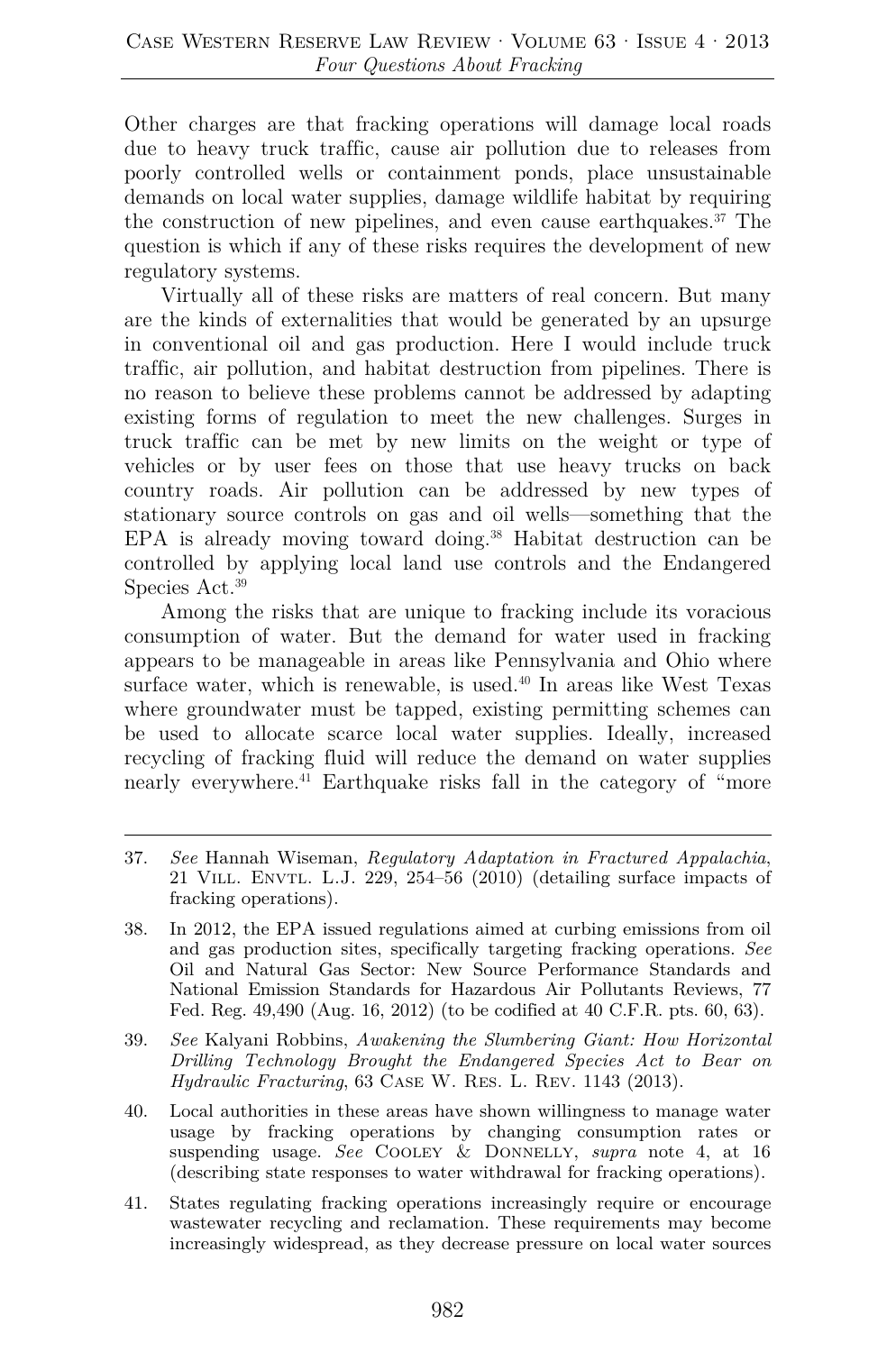study required."42 The most prominently discussed episode, from Ohio, involved injection of spent fracking fluid into deep geologic formations, not fracking operations themselves.43 If deep injection of spent fluid causes earthquakes, then plans to require carbon sequestration by deep injection of  $CO<sub>2</sub>$  also need to be reexamined. So this may not be a problem, or may be a problem not unique to fracking.

The water contamination risks are the matter of greatest concern to local landowners and loom large in the public imagination. They are also a category of risk that presents a plausible claim to being novel or unprecedented. The matter is complicated by the variety of potential pathways of water contamination.44 The pathway that has received the most attention is the prospect that fracking fluid injected into deep shale formations might migrate upward through fractures into groundwater aquifers. There is currently no documented instance of this happening,45 and most experts think it highly unlikely.46 The

and decrease the need to dispose of waste water. *See* Wiseman, *supra* note 37, at 267–68 & n.245.

- 42. As of yet, the connections between fracking operations and earthquakes are unclear. While it has long been known that oil and gas extraction generally may cause increased seismic activity, the only United States Geological Survey study on the question did not find that fracking presents a greater than normal risk for these events. *See* News Release, David J. Hayes, Deputy Sec'y, U.S. Dep't of Interior, Is the Recent Increase in Felt Earthquakes in the Central US Natural or Manmade? (Apr. 11, 2012) ("USGS's studies do not suggest that hydraulic fracturing, commonly known as 'fracking,' causes the increased rate of earthquakes. USGS's scientists have found, however, that at some locations the increase in seismicity coincides with the injection of wastewater in deep disposal wells."); *see also* NAT'L RESEARCH COUNCIL, Induced Seismicity Potential in Energy Technologies 156 (2012) (reaching similar conclusions).
- 43. *See* Mark Niquette, *Ohio Tries to Escape Fate as Dumping Ground for Fracking Fluid*, Bloomberg (Feb. 1, 2012, 12:01 AM), http://www. bloomberg.com/news/2012-02-01/ohio-tries-to-escape-fate-as-a-dumpingground-for-fracking-fluid.html.
- 44. Moniz, Jacoby & Megs, *supra* note 8, at 7 ("Shale development requires large-scale fracturing of the shale formation to induce economic production rates. There has been concern that these fractures can also penetrate shallow freshwater zones and contaminate them with fracturing fluid, but there is no evidence that this is occurring.").
- 45. The most recent United States Geological Survey assessment of 127 sample wells in the Fayetteville Shale area of Arkansas found no evidence that fracking operations had contaminated local groundwater, despite over 4,000 drilling operations in the vicinity. TIMOTHY M. Kresse et al., U.S. Geological Survey, Shallow Groundwater Quality and Geochemistry in the Fayetteville Shale Gas-Production Area, North-Central Arkansas (2011); *see also* Ayesha Rascoe, *No Contamination from Fracking Found in 2 Arkansas Counties-USGS*, Reuters (Jan. 9, 2013, 7:17 PM), http://www.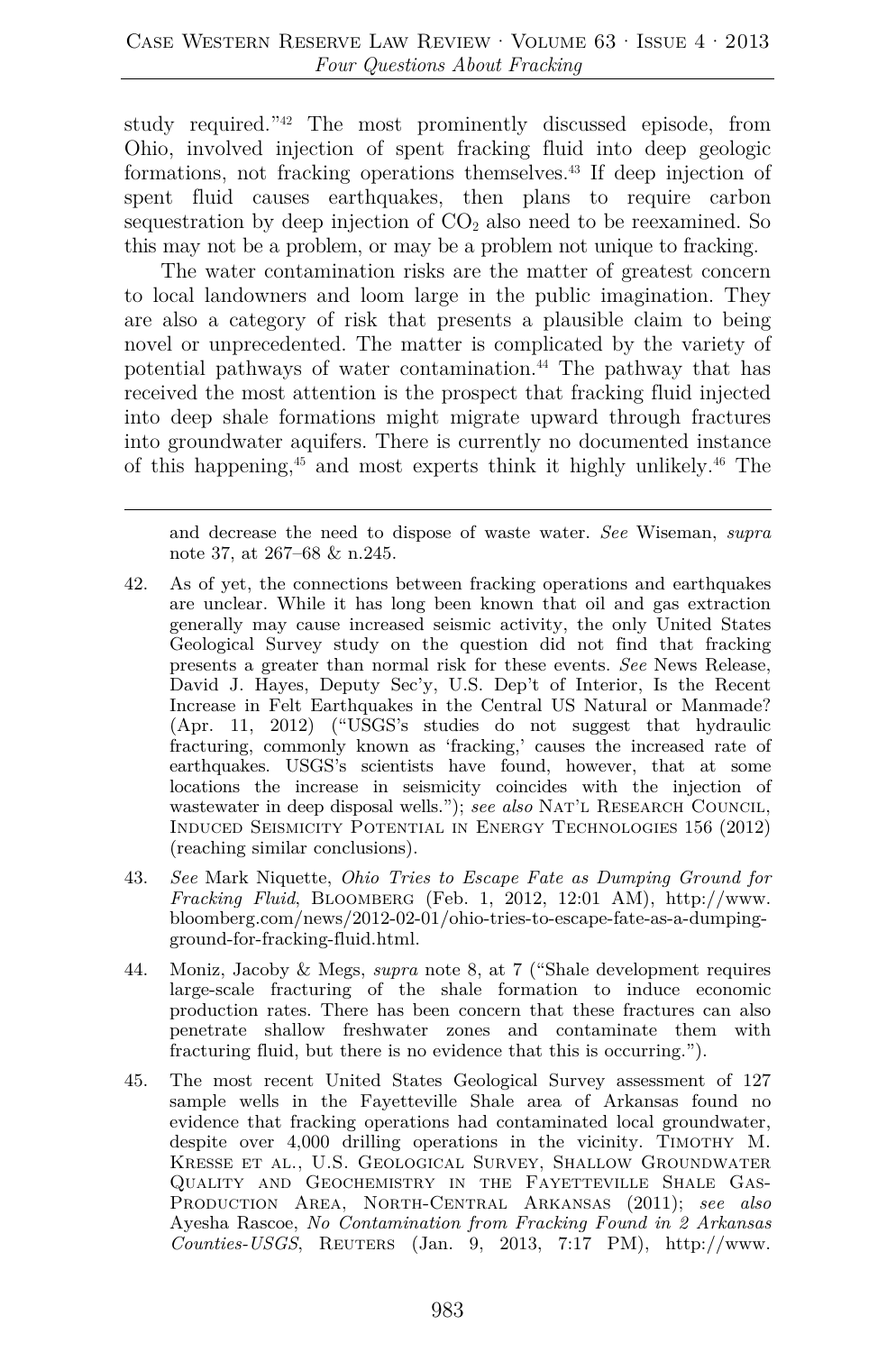basic reason is that shale seams are typically very deep, up to a mile underground, and the enormous weight of rock and soil above these seams will compress any fractures that might otherwise allow fracking fluid to migrate upward. $47$  Still, fracking involves the uncontrolled release of toxic chemicals—underground and out of sight. This makes people understandably nervous, and with good reason. We have had other experience recently with assurances from experts that complicated and novel activities—like buying and selling collateralized debt obligations—pose no risk, and we have lived to regret it. Another pathway of contamination might be from deep geologic formations where spent fluid is injected. Again, the depth of the injection, the lack of porosity in overlying rock, and the natural force of gravity make contamination of aquifers much closer to the surface unlikely. But the uncontrolled nature of the injection of waste chemicals causes apprehension.

Other potential pathways of contamination have elicited less public attention but may present greater risks. Improper sealing of vertical drilling pipes could allow fracking fluid to escape at depths

- 46. A 2011 Department of Energy study "share[d] the prevailing view that the risk of fracturing fluid leakage into groundwater sources through fractures made in deep shale reservoirs is remote." SHALE GAS PROD. SUBCOMM., U.S. Dep't of Energy, Second Ninety Day Report 17 (2011).
- 47. Only one study has suggested that shale seams may be more permeable than previously estimated, and thus susceptible to fracking fluid migration. But this study relied entirely on computer modeling and no field data, drawing strong criticism from other experts. This illustrates one of the major difficulties in determining the risks of groundwater contamination—understanding the geology of shale formations more than a mile deep is limited, and the subject is difficult to research. *See* Tom Meyers, *Potential Contaminant Pathways From Hydraulically Fractured Shale to Aquifers*, 50 Ground Water 872 (2012); *see also* Abrahm Lustgarten, *New Study Predicts Frack Fluids Can Migrate to Aquifers Within Years*, Pro Publica (May 1, 2012, 3:29 PM), http://www.propublica.org/article/new-study-predicts-frack-fluids-canmigrate-to-aquifers-within-years (reviewing the Meyers study and criticizing its methodology).

reuters.com/article/2013/01/10/usa-fracking-arkansas-study-idUSL1E9C 9FCZ20130110. A 2011 Duke University study of wells in the Marcellus Shale area of Pennsylvania found elevated methane levels, but no signs of fracking fluids or chemicals in the groundwater. Steven G. Osborne et al., *Methane Contamination of Drinking Water Accompanying Gas-Well Drilling and Hydraulic Fracturing*, 108 PROC. NAT'L ACAD. SCI. 8172 (2011). The Duke study's authors later theorized that methane may be moving through previously unknown, naturally occurring pathways, resulting in unforeseen migration. Nathaniel R. Warner et al., *Geochemical Evidence for Possible Natural Migration of Marcellus Formation Brine to Shallow Aquifers in Pennsylvania*, 109 Proc. Nat'l ACAD. SCI. 11961 (2012).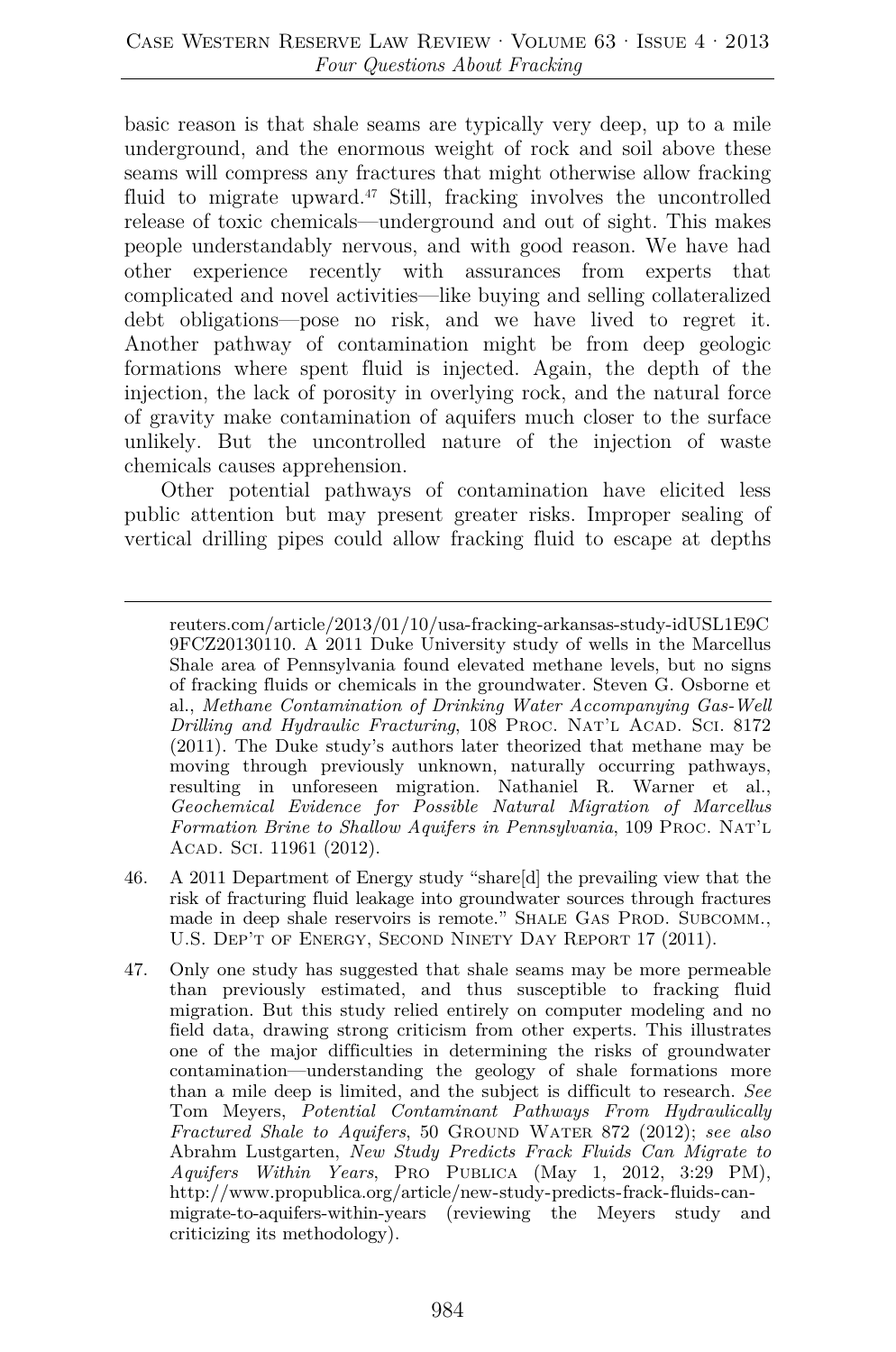much closer to aquifers.<sup>48</sup> Improper lining of surface containments could lead to leaching of fluid into groundwater, as could unprotected blowouts. Accidental spills from trucks are always a possibility. It is also possible that fracking activity might disturb pockets of methane gas closer to surface aquifers, or could agitate sediment in the bottom of water wells, which would then contaminate the well water.<sup>49</sup>

Collectively, the water contamination risks are relatively novel and have elicited a fair degree of anxiety. Regulations of the "best practices" variety designed to minimize the risk of leaking from improperly sealed vertical pipes, or from blowouts, or from surface containment ponds, are both feasible and desirable. But there is no known technology to reduce the risks from many of the potential pathways of contamination—including the scariest, if the most remote, risks presented by injection of fracking fluid into deep shale seams or into geologic formations for disposal.

So I would conclude that the water contamination risks are novel and do not have any close parallel in conventional oil and gas production. The experts may be right that based on geology the risks of contamination from deep injection are close to zero. But only time will tell for sure. In the meantime, nearly everyone who draws water from an aquifer above or in the vicinity of fracking activity is a guinea pig. We need to put in place some regulatory system to address the risks of water contamination associated with the uncontrolled release or injection of fracking fluid. And since all pathways of contamination pose risks unique to fracking, we should adopt a regulatory structure broad enough to address those risks, too.

## III. How Should We Address Novel Fracking Risks?

The third question is, given that fracking presents novel issues of water contamination, what sort of regulatory system should be put in place to address those risks? David Schizer, my colleague and dean at Columbia Law School, and I are writing a paper about this.<sup>50</sup> Let me offer some of the highlights of our argument.

<sup>48.</sup> *See* Osborn et al., *supra* note 45.

<sup>49.</sup> This problem of sediment disturbance may explain why numerous reported cases of alleged fracking contamination turn out to be incorrect. The drilling process has been found to agitate preexisting sediment, making water appear dirty or unsafe, without any evidence of fracturing chemicals in the water. ELIZABETH W. BOYER ET AL., CTR. FOR Rural Pa., The Impact of Marcellus Gas Drilling on Rural DRINKING WATER SUPPLIES (2011) (comparing water wells before and after fracking; finding no change in methane, but finding an increase in sediment and iron in water).

<sup>50.</sup> Thomas W. Merrill & David M. Schizer, *The Shale Oil and Gas Revolution, Hydraulic Fracturing, and Water Contamination: A Regulatory Strategy*, 98 Minn. L. Rev. (forthcoming 2013).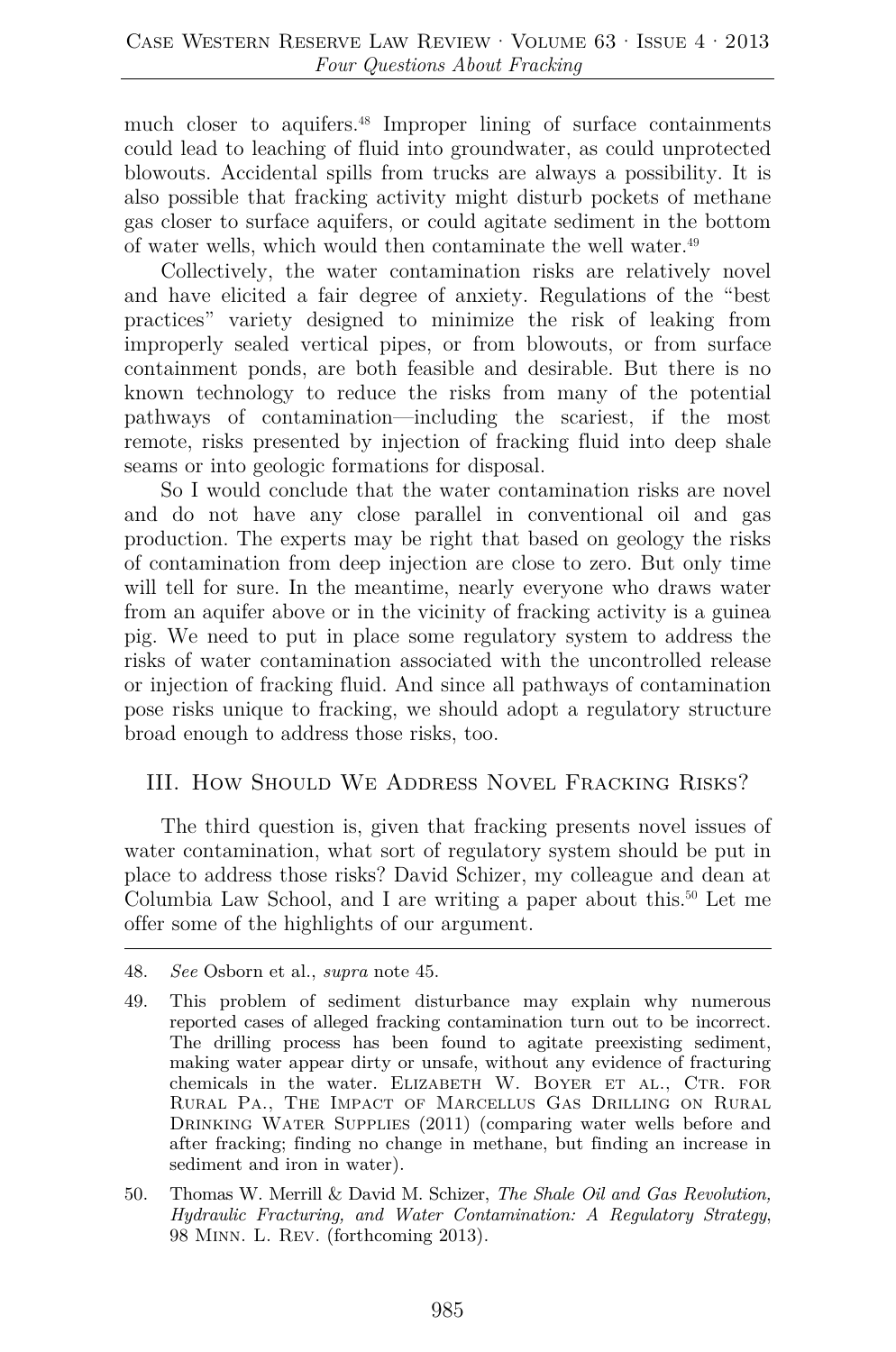The first issue is whether to adopt a system of ex ante or ex post regulation.51 Ex ante regulation tries to head off harm before it occurs. Ex post regulation puts a price on harm after it occurs. In many contexts, ex ante is better, particularly if we have significant information about harms and how to prevent them.

We do not, however, have good information at present about the expected magnitude and incidence of water contamination caused by fracking. With respect to the central source of anxiety—the risks of migration of contaminants from shale rock formations to nearby aquifers—we have a classic he-said, she-said situation. The industry says the risk is basically nonexistent.<sup>52</sup> The environmentalists say the harm could be catastrophic.<sup>53</sup> Until we have more actual experience with horizontal fracking, we will not know for sure who is right.

Nor do we have good options for controlling the incidence of contamination, certainly not from all potential pathways of contamination. We know how producers can minimize the risks of contamination from surface activities, like leaky containment tanks or spills from trucks. But we are basically in the dark about how to minimize the risks from fracking activity itself. Again, over time some consensus views will probably emerge about best practices. But for the moment, producers are in a learning-by-doing mode. Without better information, it is impossible to design a sensible system of ex ante regulation.

The environmentalists would say, when in doubt apply the precautionary principle.54 But the only type of ex ante regulation we

<sup>51.</sup> The factors differentiating ex ante and ex post regulation often parallel the arguments regarding rules and standards in law. *See generally* Louis Kaplow, *Rules Versus Standards: An Economic Approach*, 42 Duke L.J. 557 (1992); *see also* Robert Innes, *Enforcement Costs, Optimal Sanctions, and the Choice Between Ex-post Liability and Ex-ante Regulation*, 24 Int'l Rev L. & Econ. 29 (2004).

<sup>52.</sup> Recent statements by Rex Tillerson, CEO of Exxon Mobil, to Forbes magazine provide an example of this industry position: "[T]he precautionary principle will absolutely undermine the economy. . . . If you want to live by the precautionary principle, then crawl up in a ball and live in a cave." Brian O'Keefe, *Exxon's Big Bet on Shale Gas*, CNN Money (Apr. 16, 2012, 5:00 AM), http://tech.fortune.cnn.com/2012/ 04/16/exxon-shale-gas-fracking.

<sup>53.</sup> *See, e.g.*, Statement of Allison Chin, President of the Sierra Club (July 28, 2012), *available at* http://content.sierraclub.org/naturalgas ("No state has adequate protections in place. Even where there are rules, they are poorly monitored and enforced. Thanks to the multiple federal exemptions, we can't even count on the federal government to keep us safe."); Amy Mall, *Safe Fracking Is a Fairy-Tale—The Latest Science from Europe*, EcoWatch (Oct. 11, 2012), http://ecowatch.org/2012/ safe-fracking-a-fairy-tale.

<sup>54.</sup> *See* Cass R. Sunstein, Worst Case Scenarios 119 (2009) ("When risks have catastrophic worst-case scenarios, it makes sense to take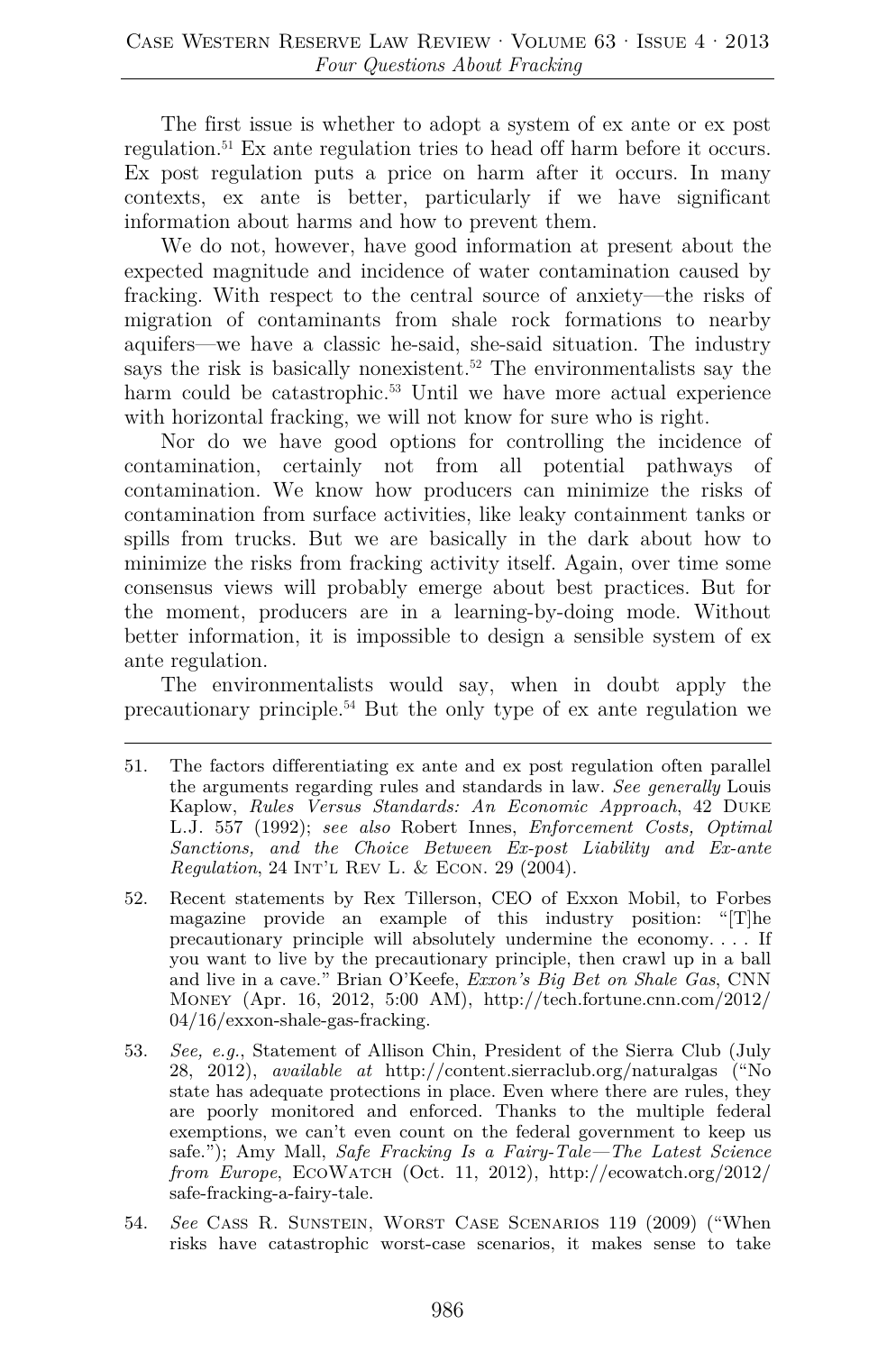could possibly adopt given the dearth of information about expected harms and control measures would be to impose a moratorium on fracking until further information is gathered about its potential adverse effects. You could call this the New York solution.55 Sometimes moratoriums make sense, given what we know about the likely benefits and risks of an activity. For example, I would probably agree that it makes sense to put a moratorium on human cloning until we know more about the implications.

But with respect to fracking, a complete moratorium does not seem very sensible. For one thing, hydraulic fracturing has been used with conventional vertical wells for sixty years, without any notable adverse effects. For another, the scientific explanation for why upward migration of fracking fluids will not occur seems plausible and has been endorsed in principle by expert panels at the EPA and Energy Department.<sup>56</sup> To be sure, adding horizontal drilling to fracturing increases the risk of subsurface contamination. But it does not change the risk very much with respect to surface contamination, except insofar as the total amount of fracking activity goes up. In any event, it is too late to impose a moratorium on fracking where it is already underway, which is lots of places.

Under the circumstances, the only feasible way to regulate the novel water contamination risks presented by fracking is ex post. Practically speaking, that means some kind of liability rule for water contamination that can be causally linked to fracking activity after it occurs. David Schizer and I have an elaborate discussion of what an optimal liability regime would look like.57 It would feature rules designed to encourage the development of and compliance with best practices regulations, mandatory baseline testing of water quality to help resolve causation questions, attorney fee shifting for successful claimants, and the posting of bonds or evidence of insurance to contend with insolvency risks. Ideally, it would be established by legislation, most likely at the state rather than the federal level. And such ideal legislation, we suggest, would provide for an expeditious and inexpensive administrative system for processing claims.

special measures to eliminate those risks, even when existing information does not enable regulators to make a reliable judgment about the probability that the worst-case scenarios will occur.").

57. Merrill & Schizer, *supra* note 50.

<sup>55.</sup> New York State has imposed an effective moratorium on all fracking activity in the state. While rules permitting fracking have been drafted by the state Department of Environmental Conservation, vocal opposition from environmental groups has led to a sort of regulatory paralysis. *See* Danny Hakim, *Shift by Cuomo on Gas Drilling Prompts Both Anger and Praise*, N.Y. Times, Oct. 1, 2012, at A1.

<sup>56.</sup> *See* Shale Gas Prod. Subcomm., *supra* note 46.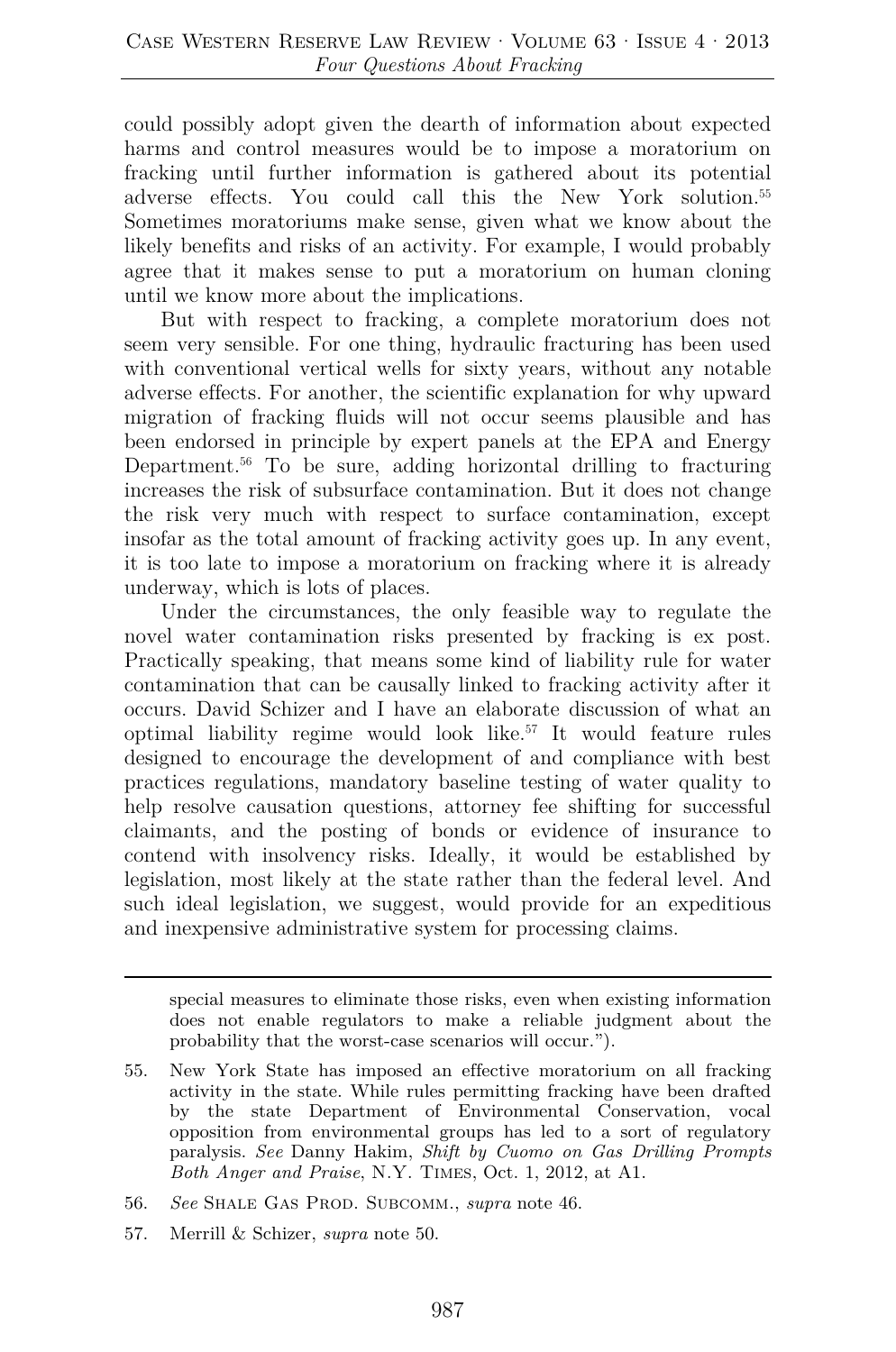Unfortunately, the ideal is almost certainly unattainable. The sad truth about environmental harms, recognized some years ago by Jim Krier in a little essay entitled *The End of the World News*, is that legislatures will not act until there is incontrovertible evidence of a link between some activity and a real, tangible harm.<sup>58</sup> Abstract demonstration of a risk will not do. I am reasonably confident this is true of fracking. Until there is an irrefutable demonstration that subsurface fracking activity has led to a water contamination disaster, we are not going to see legislation prescribing a liability regime, ideal or not.

Happily enough, all is not lost, because we have a nonideal liability regime that can be dusted off and applied to any water contamination episodes that may occur: the common law of torts. The common law of torts does not have all the features that Schizer and I recommend, such as fee shifting, the posting of bonds, and administrative adjudication. But it is not beyond the realm of imagination to think that the common law, when applied to alleged water contamination due to fracking, could be applied in such a way as to approach the kind of liability system we would consider desirable.

With respect to the standard of care for example, the common law has a number of doctrines that can be deployed to encourage the development and compliance with best practices regulations. Violation of a best practices rule should be negligence per se. Compliance with a rule should give rise to a regulatory compliance defense. And for harms that remain untouched by any best practices regulation, res ispa loquitur would be appropriate. Practically speaking, this last doctrinal move would be tantamount to a kind of strict liability. This, we argue, is appropriate, in part to create incentives for producers to adjust activity levels and to keep searching for innovative ways to minimize harms.

A somewhat similar story can be told about proof of causation. Ordinarily, the plaintiff has the burden of proving causation. This could prove to be an almost insuperable barrier in a water contamination case, without evidence about the quality of the water before fracking activity took place.59 Thus, an ideal liability scheme

<sup>58.</sup> James E. Krier, *The End of the World News*, 27 Loy. L.A. L. Rev. 851, 852 (1994).

<sup>59.</sup> The complications of proving groundwater contamination are present in both litigation and scientific studies. Identifying the specific source of methane is difficult by itself, and litigants can rarely prove that methane contamination is not naturally occurring. At best, parties may show that methane contamination derives from a general area, such as the Marcellus Shale, which may not be sufficient to prove causation. An example of this issue has been seen in the disputes surrounding water contamination in Dimock, Pennsylvania. *See* Mark Drajem & Jim Efstthiou, *Cabot's Methodology Links Tainted Water Wells to Gas Fracking*, Bloomberg (Oct. 2, 2012, 12:01 AM), http://www.bloomberg.com/news/2012-10-02/ cabot-s-methodology-links-tainted-water-wells-to-gas-fracking.html.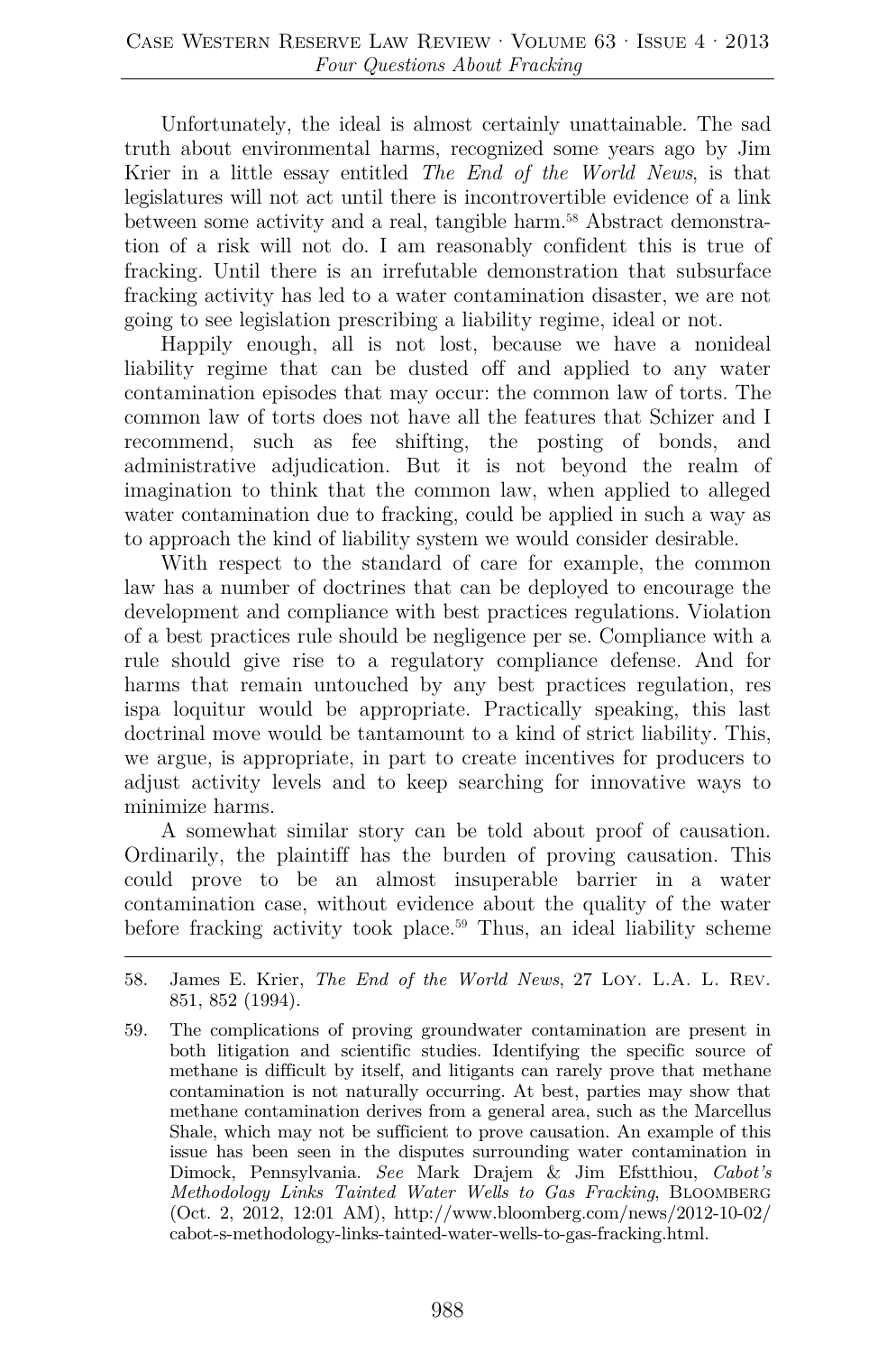would require baseline testing, mandatory disclosure of fracking chemicals, and perhaps even the mandatory use of harmless tracer chemicals in fracking fluid, all of which would dramatically lower the barriers to establishing causation. $60$ 

A common law court obviously could not mandate all these things, certainly not before any suit was filed. But a clever court might be able to adopt some presumptions about causation, which would have the effect of creating salutary incentives for baseline testing. Thus, a court could create a presumption of causation if the producer did not obtain water samples before fracking begins. This would create an incentive to obtain and secure samples as part of the lease negotiation process. And if any landowner refused to cooperate in the taking of water samples, the court could create a counterpresumption of no causation, should that landowner later decide to sue for water contamination. So with a little creativity, the common law court might make some progress on the causation front.

The common law has the further virtue that any issue that is likely to come up in a liability regime will have come up in some form in the common law. Thus, questions about defenses based on plaintiff misconduct, joint and several liability, the measure of damages, the enforcement of judgments, and so forth, will all have some off-theshelf answer under the common law. Any legislated liability rule would undoubtedly be incomplete, and would have to draw on the common law by analogy in any event.

Finally, it is also worth noting that state legislatures often legislate on discrete issues that arise in the course of common law adjudication, in an effort to facilitate better results. If I could single out one issue that I would have the legislature weigh in on, it would be to require baseline sampling of local water supplies before fracking begins. Of course, given the Krier rule—that no environmental legislation is forthcoming until harmful effects are established—even this may be too much to hope for.<sup>61</sup> But it would be worth trying to secure such legislation, and this might be something that both producers and local opponents could agree upon as a step toward alleviating uncertainty about the effects of fracking.

## IV. How Will Fracking Impact Climate Change?

My fourth question is: what should a concerned citizen worried about climate change think of fracking?

<sup>60.</sup> Chris Mooney, *The Truth About Fracking*, Sci. Am., Nov. 2011, at 80, 85 (describing the introduction of tracers into fracking fluid mixtures as "relatively easy," but facing industry opposition).

<sup>61.</sup> James E. Krier & Edmund Ursin, Pollution and Policy 1–3, 11 (1977).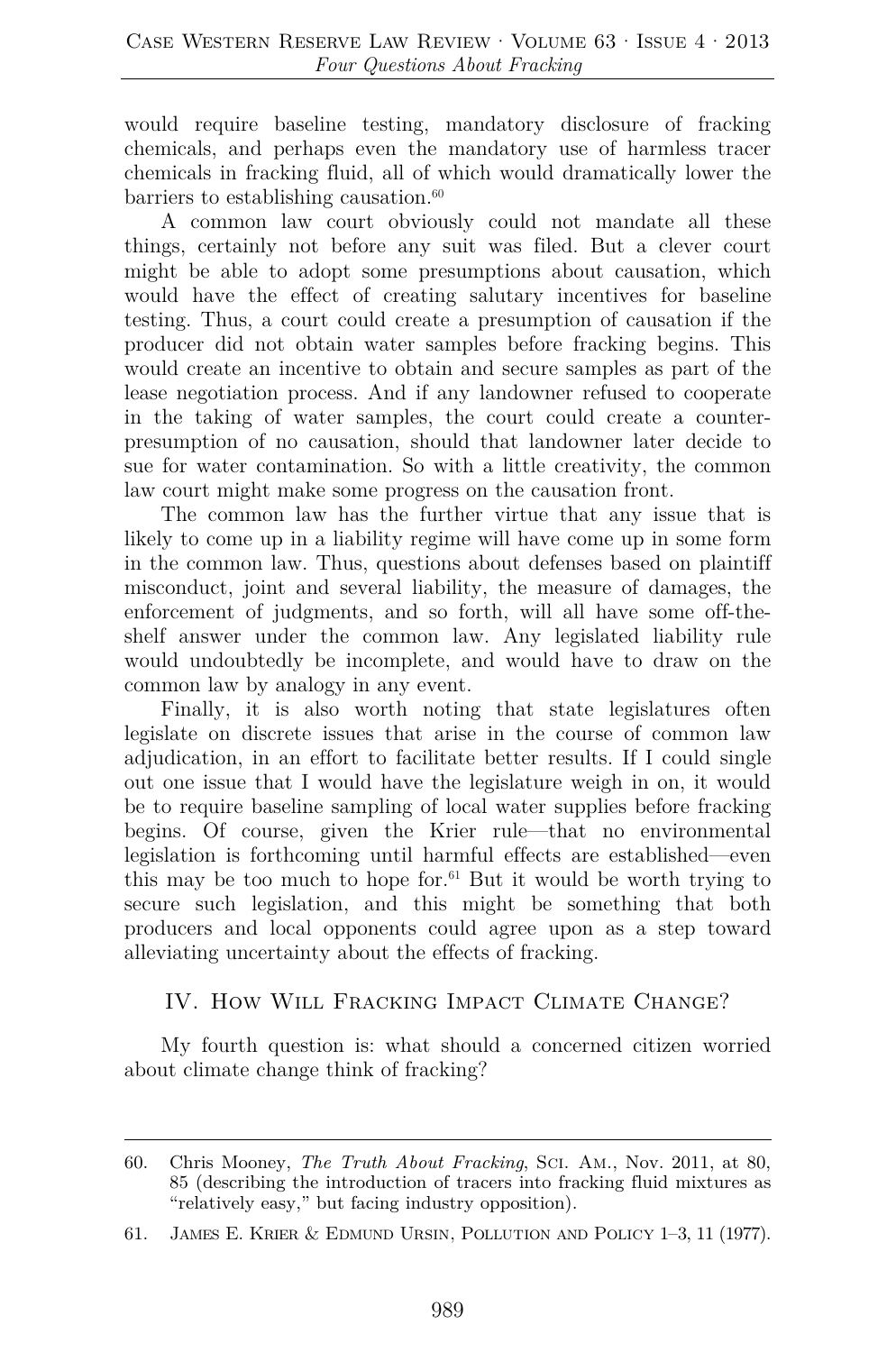Global warming is a global phenomenon. This means that what happens in one part of the world may not do much to stop global warming, if it is offset by an equal and opposite change in another part of the world. Let me offer an example: Europeans, who care quite a bit about climate change, have aggressively pushed alternative energy sources like solar and wind power. To pay for this, they have required ratepayers to subsidize solar and wind producers through higher rates on electricity.62 Higher rates on electricity have accelerated the movement of industry from Europe to Asia, where operating costs are lower. But in Asia, electricity is predominantly produced by power plants that burn coal. So subsidizing alternative energy sources in Europe may lead to higher rather than lower greenhouse gas emissions on a global basis, as industrial activity shifts from Europe to Asia.

How does this relate to the fracking revolution in the United States? Let's start with the evidence about the trend in greenhouse gas emissions in the last seven years on three continents: Asia, Europe, and North America. In Asia, greenhouse gas emissions are up quite a bit, as China and other Asian countries rapidly industrialize and have built thousands of coal-burning power plants to generate the electricity needed to power this industrialization process.63 In Europe, greenhouse gas emissions are at best stable or a bit worse. $64$  Why is that? Gas is expensive in Europe, and is subject to uncertainty because much of it comes from Russia.65 Nuclear is on the outs after

- 64. *See* Fiona Harvey, *EU Greenhouse Gas Emissions Rise Despite Climate Change Policies*, Guardian (London) May 30, 2012, http://www. guardian.co.uk/environment/2012/may/30/european-union-greenhouseemissions-rise. Greenhouse gas emissions in the European Union are based on Kyoto Convention targets relative to base years set by member states, with most EU states using 1990 as their base year. Because general advances in fuel efficiency have driven down emissions since 1990, EU member states are considered on-target for reducing emissions, even as their year-to-year emissions rise and fall. *See EU Greenhouse Gas Emissions and Targets*, EU Comm'n, http://ec.europa.eu/clima/ policies/g-gas/index\_en.htm (last visited May 15, 2013). In contrast, the U.S. Energy Information Administration measures American emissions relative to 2005 levels, so reductions may be more statistically significant.
- 65. Natural gas prices in the United States have dropped as low as \$3 per million British thermal units, but generally settle close to \$4. In Europe, per unit prices have ranged from \$8–\$12 in recent years. *Global Natural*

<sup>62.</sup> Steven Ferrey et al., *Fire and Ice: Renewable Energy and Carbon Control Mechanisms Confront Constitutional Barriers*, 20 Duke Envtl. L.  $&$  Pol'Y F. 125, 169–71, (2010) (describing the operation of the feed-in tariff system used by EU member states to subsidize renewable energy).

<sup>63.</sup> *See* Jonathan Kaiman, *China's Emissions Expected to Rise Until 2030, Despite Ambitious Green Policies*, GUARDIAN (London), Nov. 26, 2012, http://www.guardian.co.uk/environment/2012/nov/26/china-emissionsrise-green-policies.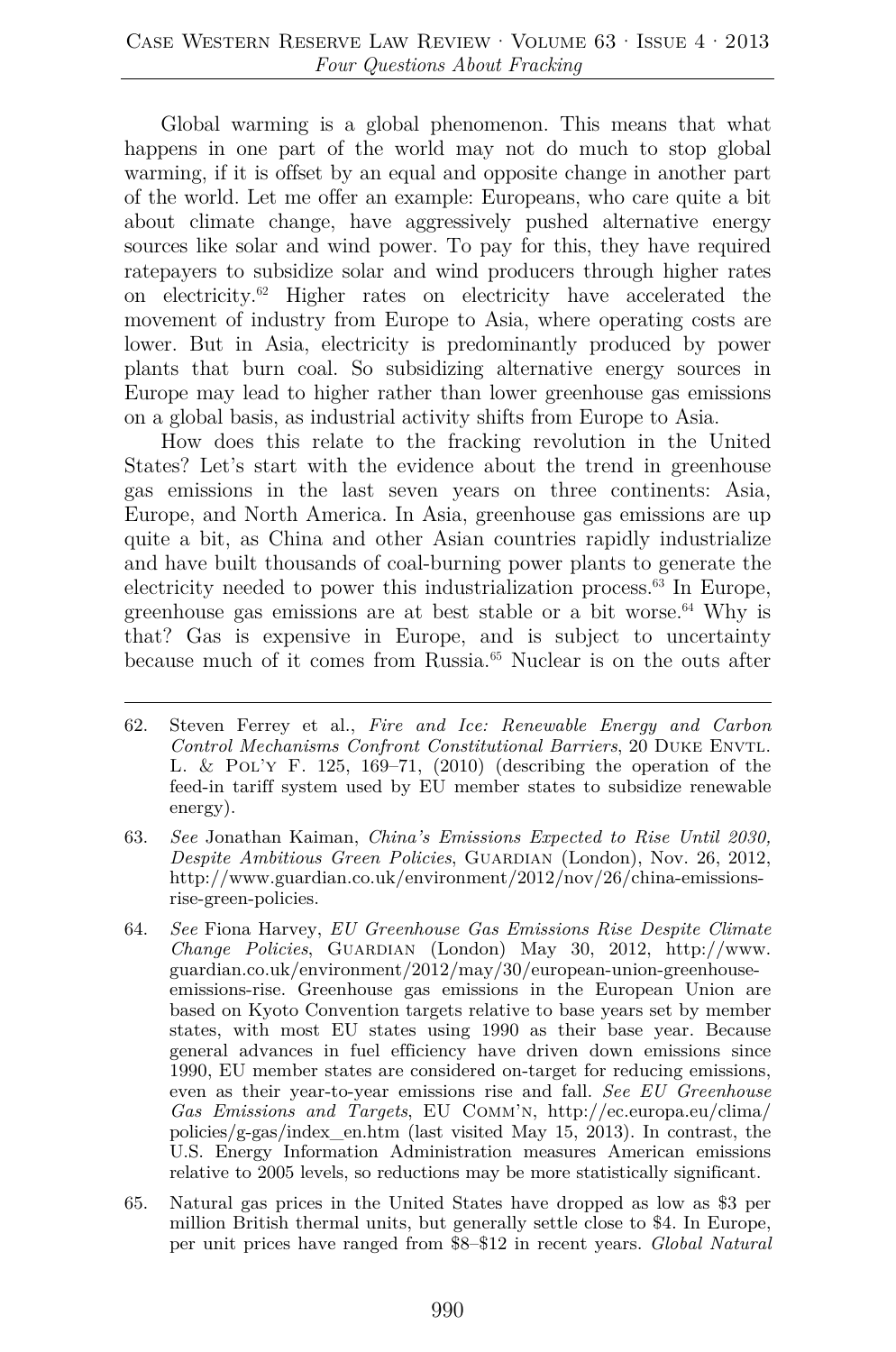Chernobyl and Fukishima. Renewables are expensive and as yet are a relatively small part of the picture. So for a variety of reasons, Europe is burning more coal to generate electricity.

The good news is the United States, where greenhouse gas emissions have fallen significantly in the last seven years. $66$  This is a country with no comprehensive climate change policy, and yet it has seen better  $CO<sub>2</sub>$  reductions than many other Western nations. What gives? Some of the progress in the United States is due to the economic slump and improvements in fuel efficiency of cars. The most important contributor, however, is the big shift in power generation from coal to natural gas, spurred by the cheap gas generated by the fracking revolution.<sup>67</sup> Power plants that run on natural gas emit about 50 percent of the greenhouse gases emitted by plants generated by coal. So the displacement of coal plants by cheap natural gas fired plants in the United States has given us the winning report card in terms of recent progress in controlling greenhouse gas emissions. $68$ 

What if anything can we conclude from this? Not a great deal, unfortunately. If the United States gets a B+ for reducing greenhouse gas emissions because of a shift from coal to gas, this will matter not in the larger picture if the United States continues to outsource industrial production to China, which generates power using coal. In order for natural gas to make a truly significant contribution to greenhouse gas emissions on a global basis, it would be necessary to

*Gas Prices Vary Considerably*, U.S. Energy Info. Admin. (Sep. 30, 2011), http://www.eia.gov/todayinenergy/detail.cfm?id=3310.

- 66. *See* Benoit Faucon & Keith Johnson, *U.S. Redraws World Oil Map*, WALL ST. J., Nov. 13, 2012, at A1 (quoting estimate of International Energy Agency). Greenhouse gas emissions in the United States have declined approximately 7 percent from 2005 levels. This decline is remarkable by itself, yet future trends are even more surprising: by current Energy Information Agency estimates, greenhouse gas emissions are expected to remain below 2005 levels through 2035. Joel Kirkland, *U.S. Greenhouse Gas Emission Decline Despite Political Gridlock*, Sci. Am. (Jan 25, 2012), http://www.scientificamerican.com/article.cfm?id=usgreenhouse-gas-emissions-decline-despite-political-gridlock.
- 67. *See U.S. Energy-Related CO2 Emissions in Early 2012 Lowest Since 1992*, U.S. Energy Info. Admin. (Aug. 1, 2012), http://www.eia.gov/ todayinenergy/detail.cfm?id=7350.
- 68. This judgment is complicated by the fact that more gas production means more methane leaking into the atmosphere, and methane is itself a potent (but relatively more short-lived) greenhouse gas. Thus, it has been argued that on a "life cycle" basis it is not clear that the natural gas revolution will yield a reduction in greenhouse gases overall. Fortunately, producers have an economic incentive to minimize gas leaks, because it costs them money. This incentive, plus new EPA regulations designed to reduce fugitive gas emissions, will hopefully keep natural gas in the winning column in terms of climate effects. For a review of the empirical literature, see Merrill and Schizer, *supra* note 50.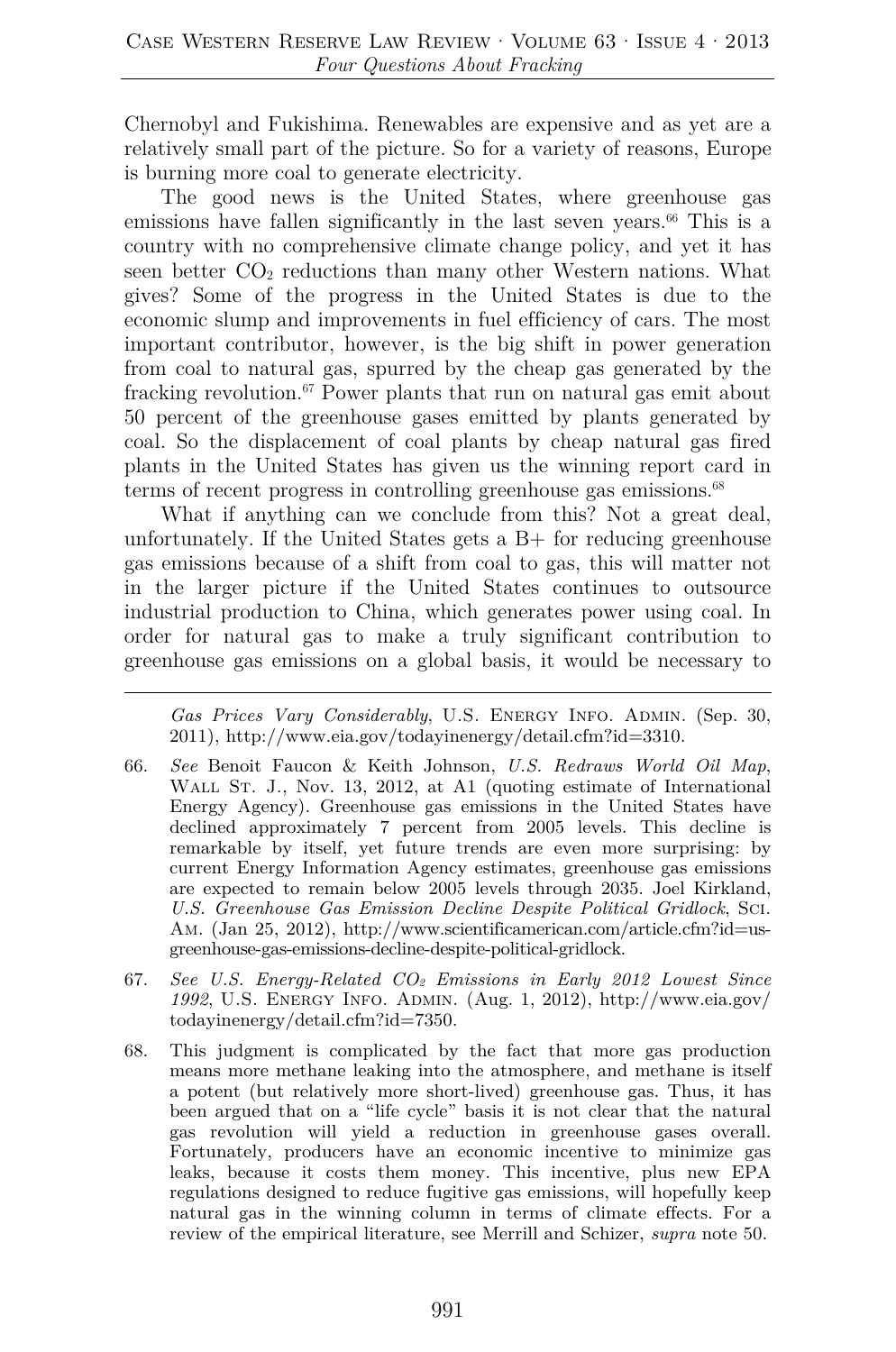replace the use of coal with natural gas in Europe, Asia, and the rest of the developing world, as well as in the United States. This could happen. One small step in the right direction would be for the United States to develop a robust export industry in liquefied natural gas. $69$ This would help make a partial transition to gas possible in countries like Japan. Of course, the more we export gas, the higher the price of gas in the United States, which could slow down the transition to gas here. Longer term, other countries in Europe and Asia are likely to adopt fracking technology themselves, and expand their own gas reserves. A small step in this direction would be for the United States to encourage the export of fracking technology to countries on other continents. Twenty years from now, we could be seeing China switching from coal to gas based on the development of new gas reserves using fracking technology on shale deposits in China.

Another variable in all this is oil. If fracking technology in the United States and elsewhere expands the production of oil, this will tend to hold price increases in oil in check. Lower prices of oil, relatively speaking, will encourage more cars and more driving, which will add to the total volume of greenhouse gas emissions worldwide. Electric cars may provide a partial answer to this. But again, if the electric cars sold in China are recharged with electricity coming from new coal burning plants, little will be gained. So it all comes back to the coal plants in China.

A third variable to add to the mix is the impact of the fracking revolution on renewables. Cheap gas, as I said at the outset of these remarks, is poison for renewables. If we assume that technology stands still from now until the end of the twenty-first century, renewables will never be able to compete with cheap gas without massive government subsidies. And the lesson of history, at least in the United States, is that subsidies for alternative fuels are not politically sustainable.70 In a static technological world, the best bet for heading off climate change risk would probably be to press ahead on all fronts to promote the use of fracking in generating cheap gas.

But of course, technology does not stand still. Over time, there is reason to believe we will achieve a technological breakthrough in renewables, analogous to the breakthrough achieved with fracking. Which brings me back to my first question—how to stimulate innovation in the production of energy. To promote innovation, the government should strive to create the conditions in which

<sup>69.</sup> Exporting liquefied natural gas is difficult technically, and further complicated politically. LNG export plants require approval from the Department of Energy, which has been withheld in recent years due to political pressures. Currently, only one out of over twenty potential LNG export terminals has received federal approval. *See Better Out Than In*, ECONOMIST, Mar. 2, 2013, at 13.

<sup>70.</sup> Graetz, *supra* note 27 at 153–54.